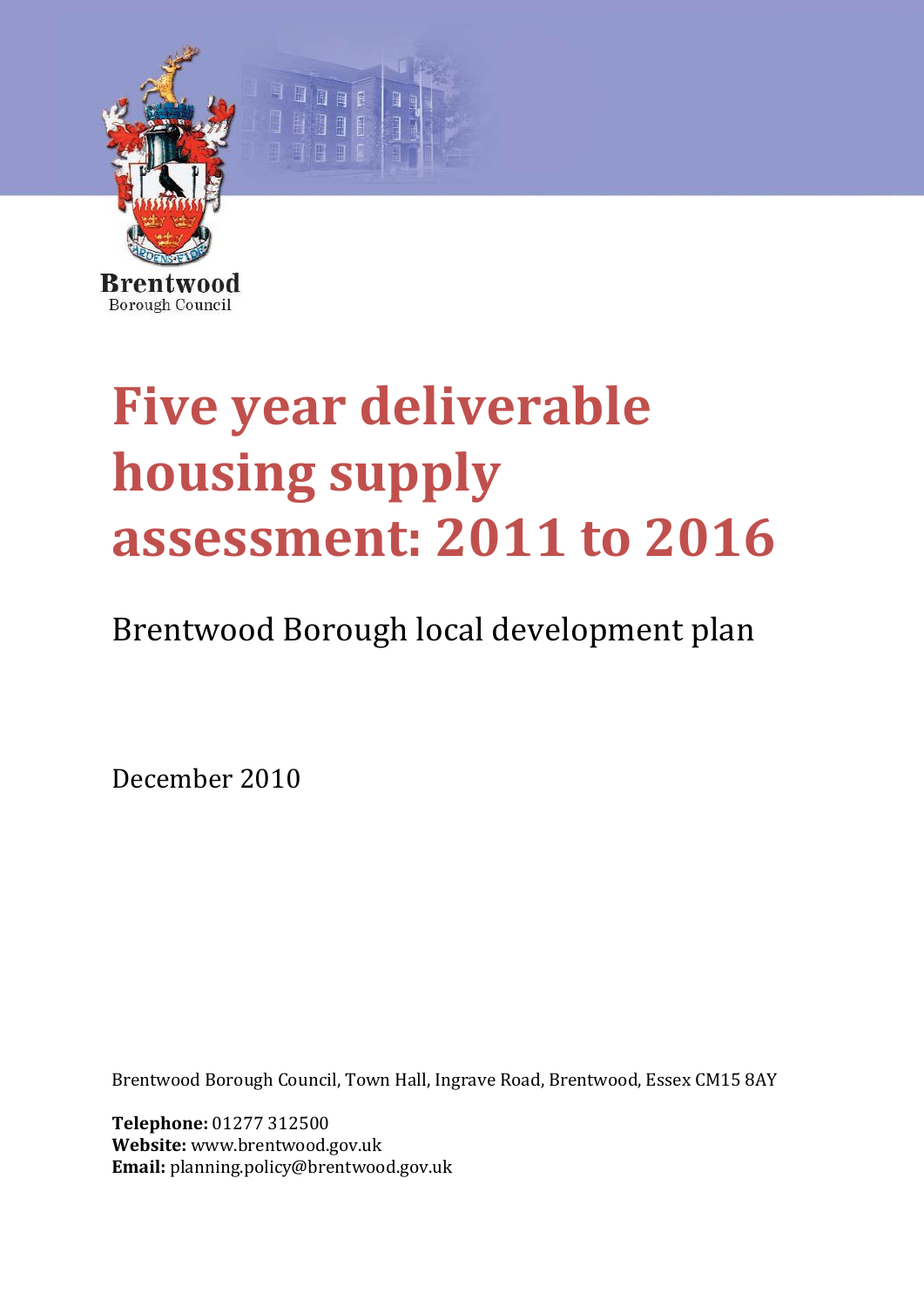# **Contents**

| 1.             |  |
|----------------|--|
|                |  |
|                |  |
| 2 <sup>1</sup> |  |
|                |  |
|                |  |
|                |  |
|                |  |
| 3              |  |
| 4              |  |
|                |  |
|                |  |
|                |  |
|                |  |
| 5              |  |
|                |  |

# **List of Tables and Charts**

| Table 3: Summary of five year deliverable housing supply – 1 April 2011 to 31 March 201610 |  |
|--------------------------------------------------------------------------------------------|--|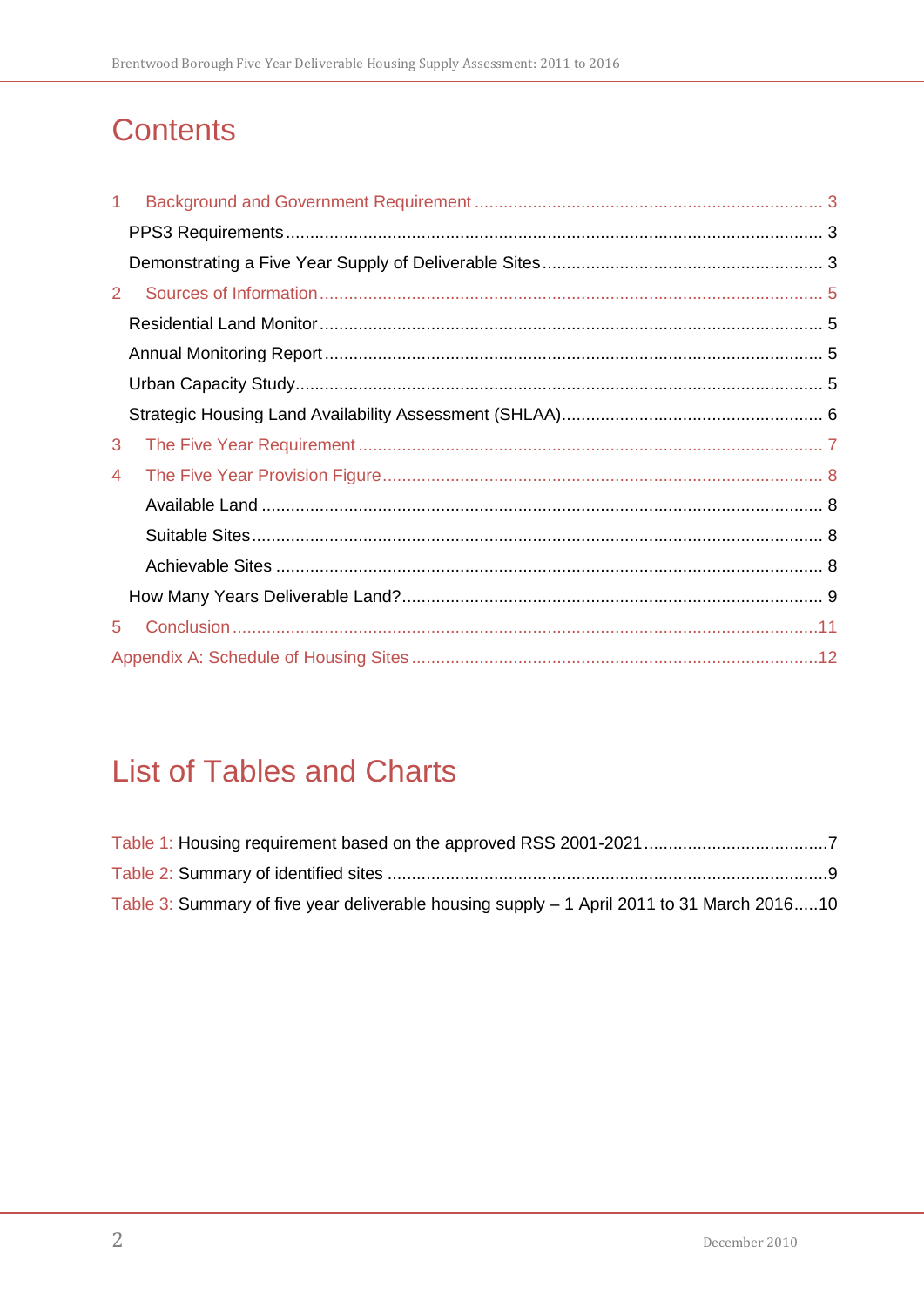# <span id="page-2-0"></span>1 Background and Government Requirement

#### PPS3 Requirements

- <span id="page-2-1"></span>1.1 Planning Policy Statement 3 (PPS3): Housing was published in November 2006 and sets out the Government's new and more responsive approach to land supply at the local level. There is a new focus on addressing affordability by increasing housing supply and driving up delivery. A top priority for Government is to ensure that land availability is not a constraint on the delivery of more homes.
- 1.2 PPS3 requires Local Planning Authorities to identify sufficient, specific, deliverable sites to deliver housing over the first five years of the relevant Local Development Document (paragraph 54). Prior to adopting Local Development Documents, the Council must demonstrate an up to date five year supply of deliverable housing. Where authorities cannot demonstrate a five year supply, PPS3 states that they should consider favourably planning applications for housing having regard to the policies contained in PPS3 (paragraph 71).
- 1.3 From 1st April 2007 Local Planning Authorities are required by Government to assess and demonstrate the extent to which existing plans already fulfil the requirement set out in PPS3 to identify and maintain a rolling five year supply of deliverable land for housing (paragraphs 7, 8 and 68-74).
- 1.4 In determining the five year housing land supply, PPS3 states that unless the local planning authority can provide robust evidence of genuine local circumstances that prevent sites being specified, no allowance for windfalls should be included within the supply.

## Demonstrating a Five Year Supply of Deliverable Sites

- <span id="page-2-2"></span>1.5 The Department for Communities and Local Government (DCLG) have produced guidance on how to assess a five year supply. The guidance sets out three main stages to consider when assessing supply, as follows:
	- 1. Identify the housing provision to be delivered over the following five years;
	- 2. Identify sites that have potential to deliver housing over the five year period, including:
		- a. Housing allocations in the Development Plan,
		- b. Sites that have planning permission (outline or full planning permission that have not been implemented),
		- c. Specific, unallocated brownfield sites that have the potential to make a significant contribution to housing delivery during the five year period; and,
	- 3. Assess deliverability of potential sites in terms of paragraph 54 of PPS3.
- 1.6 This paper sets out an assessment of whether or not there is a five year supply of deliverable housing land within Brentwood Borough. This is the second such paper to be published, following that at April 2009. This paper sets out the position at April 2010 over the five year period from 2011/12 – 2015/16
- 1.7 Specific sites are identified that the Council considers likely to contribute to the delivery of five years housing provision. Included are sites already under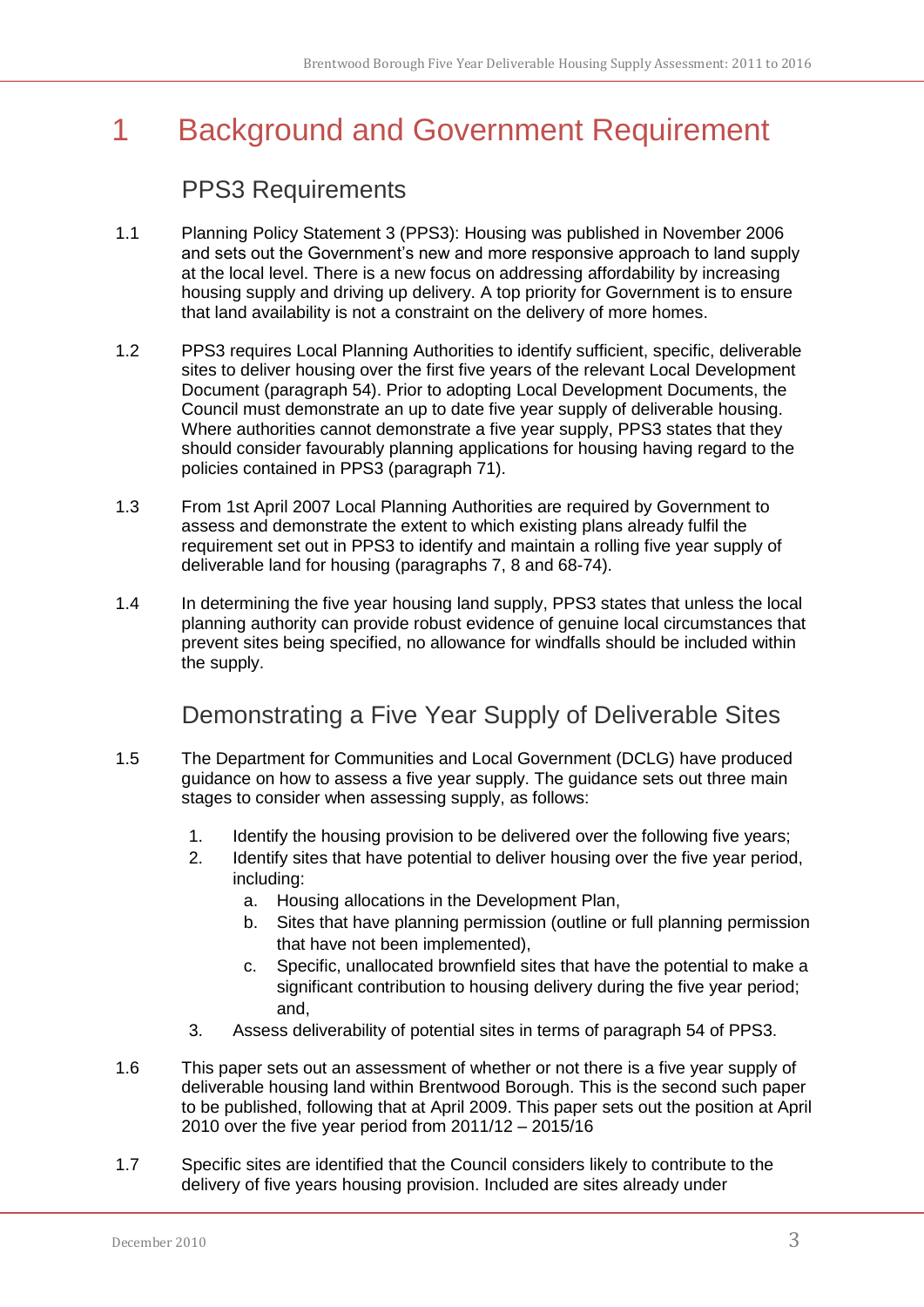construction but not yet complete, those with planning permission but where building work has yet to commence; sites allocated in the Replacement Local Plan; and sites that have potential to come forward within the next five years where there is a realistic expectation that development will take place, as identified in the Council's Urban Capacity Study.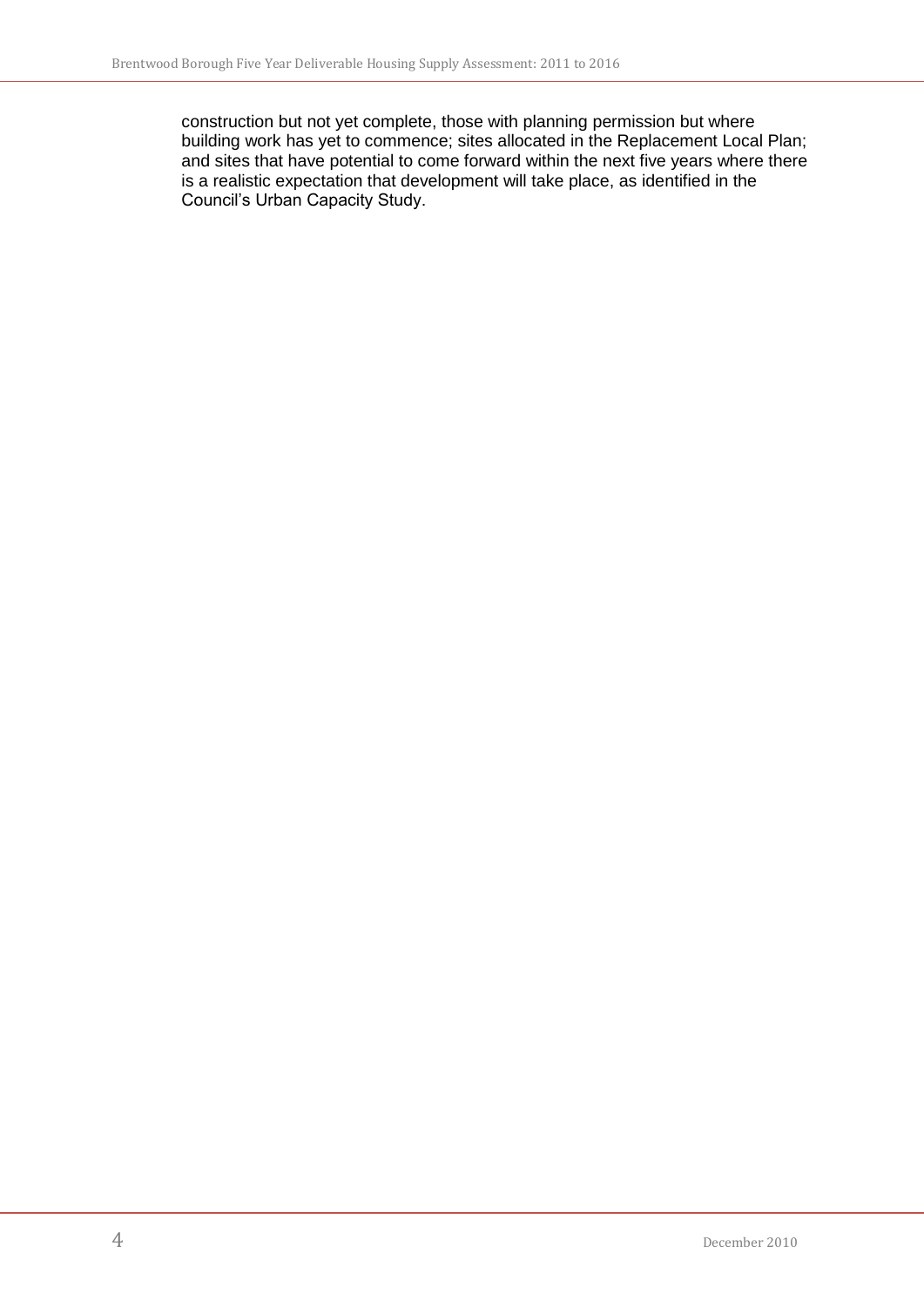## <span id="page-4-0"></span>2 Sources of Information

## Residential Land Monitor

- <span id="page-4-1"></span>2.1 The Residential Land Monitor is carried out annually on behalf of the Council by Essex County Council as part of a Service Level Agreement (SLA) to monitor and review planning permissions within the Borough.
- 2.2 Detailed information provided within the study is required for the purposes of the Annual Monitoring Report (AMR) (see PPG12 paragraphs 2.17-2.23). Information includes all planning applications made within the monitoring year for residential development and lists any residential unit gain or loss. Sites fully completed within the year are removed leaving only those sites which have not started or are under construction for the next monitoring year.

#### Annual Monitoring Report

- <span id="page-4-2"></span>2.3 The Planning and Compulsory Purchase Act 2004 (The Act) requires every local planning authority to produce an annual report containing information on the monitoring of the current local development plan. AMRs must be submitted to the Secretary of State by the end of the calendar year. By monitoring local development plan policies the Council is able to assess whether housing delivery objectives are being met in line with policy targets.
- 2.4 The Council's sixth AMR was produced for the years 2009/10 in December 2010. The housing section of the report sets out large residential sites completed, those with unimplemented or uncompleted planning permissions, and those with potential as identified in the Urban Capacity Study. The appendices of the AMR show housing trajectories for these sites for the period 2001-2024.
- 2.5 Monitoring new housing delivery is a key core output indicator. Housing trajectories found in the Council's AMR documents have been used in producing this five year housing land supply assessment.

## Urban Capacity Study

- <span id="page-4-3"></span>2.6 The previous Planning Policy Guidance Note (PPG) 3 advised that all local authorities should undertake urban capacity studies, which would consider various options in relation to the density of development, mix of house types etc. The Urban Capacity Study is a tool in the Governments 'Plan, Monitor Manage' approach to guide and speed up future housing delivery.
- 2.7 The Brentwood Urban Capacity Study was undertaken in June 2002 (and subsequently updated annually) and assesses the total housing potential of the Borough in order to achieve greater efficiency in the use of Previously Developed Land (PDL) and buildings, and minimise the need for development on greenfield land.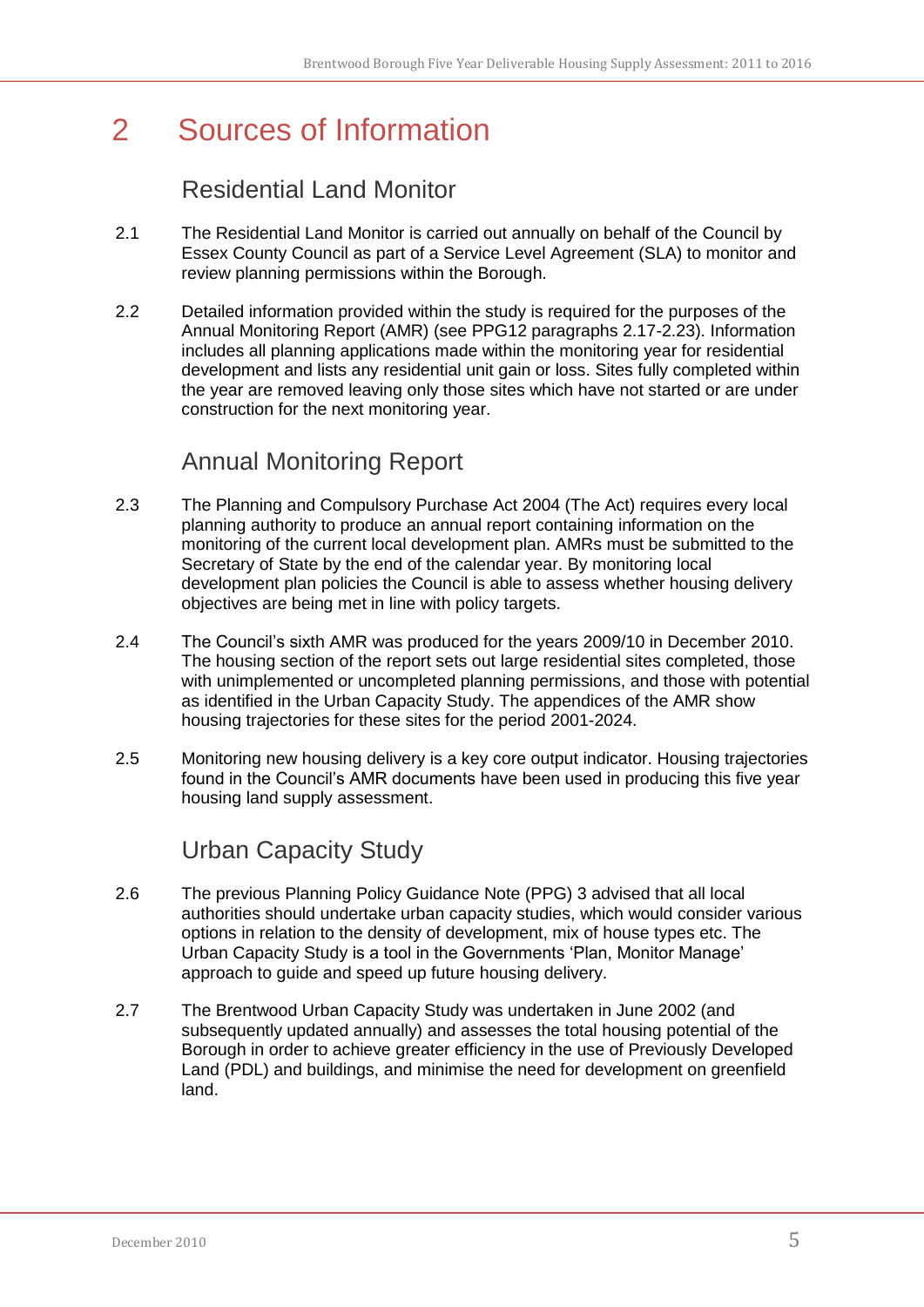## Strategic Housing Land Availability Assessment (SHLAA)

- <span id="page-5-0"></span>2.8 Strategic Housing Land Availability Assessments (SHLAAs) are a requirement set out in PPS3 (Annex C), and are designed to supersede the Urban Capacity Study. According to DCLG practice guidance the primary role of the SHLAA is to:
	- Identify sites with potential for housing;
	- Assess their housing potential; and
	- Assess when they are likely to be developed.  $\bullet$
- 2.9 The SHLAA should aim to identify sufficient specific sites for at least the first 10 years of a plan (minimum), from the anticipated date of its adoption, and ideally for longer than the whole 15 year plan period. Such an assessment is an important evidence source to inform plan-making, but does not in itself determine whether a site should be allocated for housing development. The assessment should not be a one-off study but updated regularly and form an integral part of the AMR process, although a comprehensive first assessment would need to form the basis.
- 2.10 The Council is currently in the process of completing its first SHLAA, which is due to be completed in early 2011.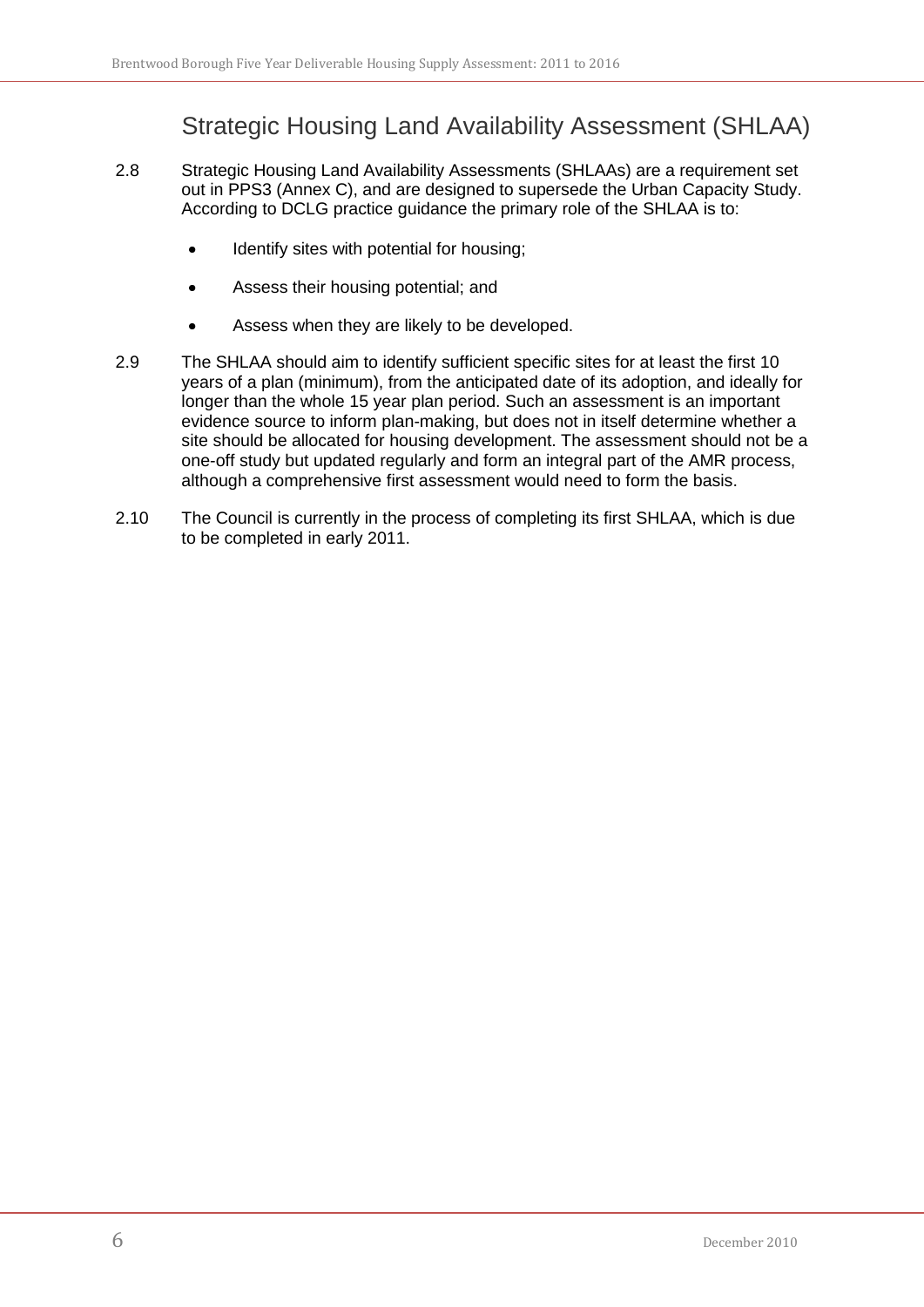## <span id="page-6-0"></span>3 The Five Year Requirement

- 3.1 On 6 July 2010 the Secretary of State for the Department of Communities and Local Government, announced he was revoking Regional Spatial Strategies (RSS). Following a legal challenge on 10 November 2010, the High Court ruled the Secretary of State's action to be unlawful. The effect of the ruling is to reinstate, for the time being and at the time of writing, the East of England Plan as part of the development plan for the purposes of Section 38(6) of the Planning and Compulsory Purchase Act 2004. The Government still intends to abolish RSSs, however, and has stated that this intention is a material consideration.
- 3.2 If the Government takes forward its intention to abolish RSSs and plans to return decision making powers on housing and planning to local councils, the Council will need to determine the appropriate level of growth in housing numbers that should be provided in the Borough over the local development plan period. This decision will be based on robust evidence and public consultation.
- 3.3 In the absence of any alternative agreed figures this assessment continues to use RSS targets as a basis for housing supply forecasts.
- 3.4 The five year housing requirement is based on the housing provision figure set out in the RSS, the East of England Plan, approved by the Secretary of State in May 2008. The Approved RSS provides for a minimum of 3,500 dwellings (net) to be built between 2001 and 2021, an average of 175 dwellings per year.
- 3.5 Table 1 sets out the housing provision figures as set out in the RSS (2001-2021) and completions to date.
- 3.6 By April 2010, a total of 1,795 dwellings were completed within the Borough. This leaves a residual of 1,705 for the remaining RSS period, thereby requiring a reduced annual average of 155 dwellings.

|                                         | <b>Number of Dwellings</b> | <b>Average Dwellings Per</b><br>Annum |
|-----------------------------------------|----------------------------|---------------------------------------|
| RSS Housing Provision 2001-2021         | 3,500                      | 175                                   |
| Net Completions 2001-2009               | 1,795                      | 200                                   |
| <b>Residual RSS Provision 2009-2021</b> | 1,705                      | 155                                   |

<span id="page-6-1"></span>**Table 1:** Housing requirement based on the approved RSS 2001-2021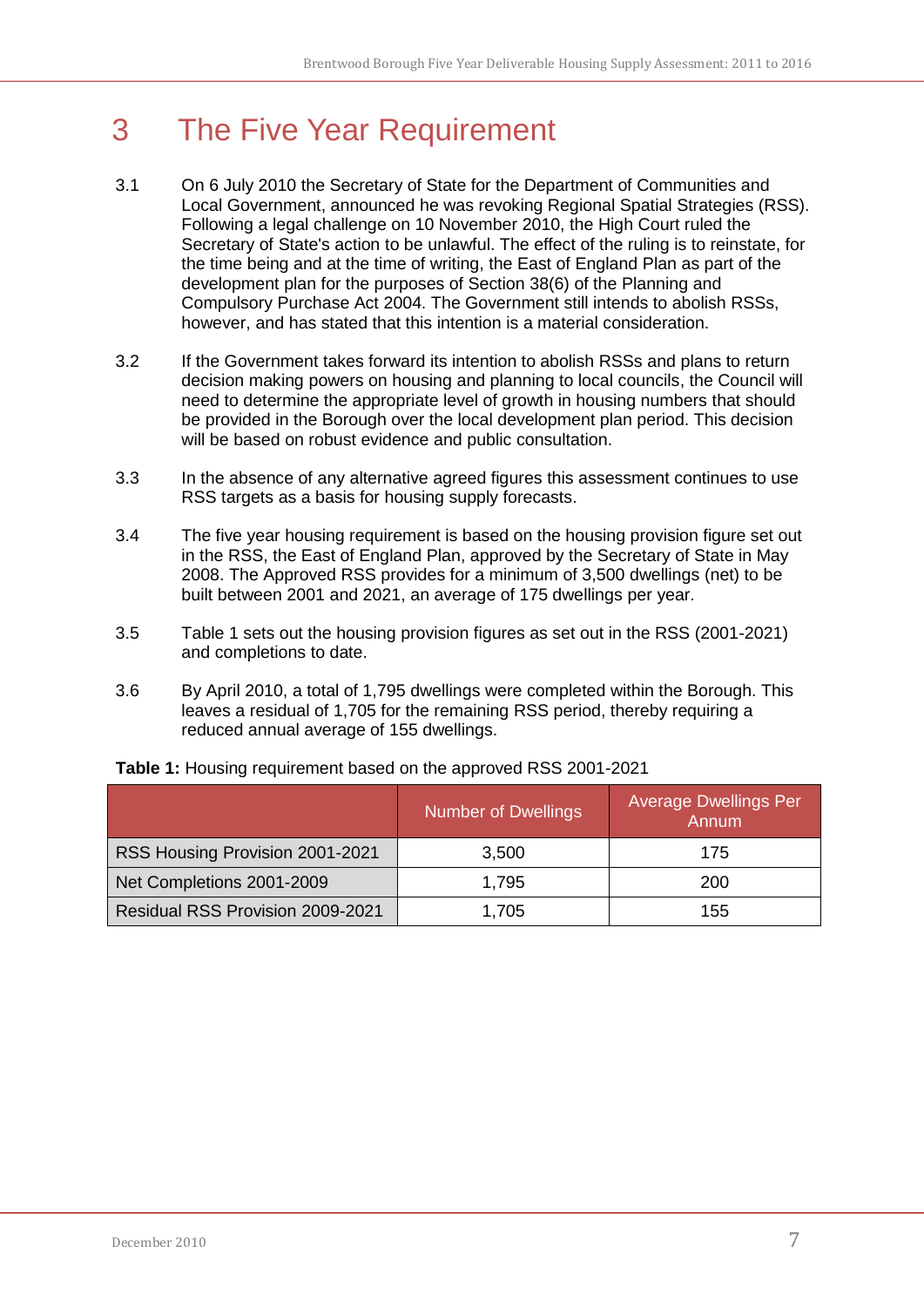## <span id="page-7-0"></span>4 The Five Year Provision Figure

- 4.1 According to advice published by DCLG in 'Demonstrating a five year supply of deliverable sites', in order to assess the deliverability of identified potential sites, PPS3 (paragraph 54) states three deliverability criteria that any deliverable site should meet:
	- Be available the site is available now;
	- Be suitable the site offers a suitable location for development now and  $\bullet$ would contribute to the creation of sustainable, mixed communities; and
	- Be achievable there is a reasonable prospect that housing will be  $\bullet$ delivered on the site within five years.
- 4.2 The Council's five year provision figure is based on the assessment of potential sites against these three deliverability criteria. The following sets out how different deliverable site circumstances apply to the criteria:

#### <span id="page-7-1"></span>**Available Land**

- Those sites under construction;
- Sites with a planning permission and/or Local Plan allocation; and
- Where a developer is in ownership of the site or there is known developer interest, or is marketed for sale.

#### <span id="page-7-2"></span>**Suitable Sites**

- Sites with Planning Permission and/or Local Plan allocation;
- Sites that are on Brownfield land that are allocated or acceptable for residential use; and
- Those sites that have potential to create sustainable and mixed used  $\bullet$ communities.

#### <span id="page-7-3"></span>**Achievable Sites**

- A site that is under construction;
- Sites with no known ownership constraints;
- Sites where there are no known physical or environmental constraints; and  $\bullet$
- There are no planning conditions or section 106 agreements limiting  $\bullet$ development within the five year period.
- 4.3 The five year period is taken as the period beginning 1 April for the forthcoming year at the time of the assessment. Therefore, the current five year period is 1 April 2011 to 31 March 2016. The schedule of housing sites in Appendix A provides details of sites that make up the five year supply of deliverable sites. The schedule is summarised in Table 2 and includes sites which are either allocated in the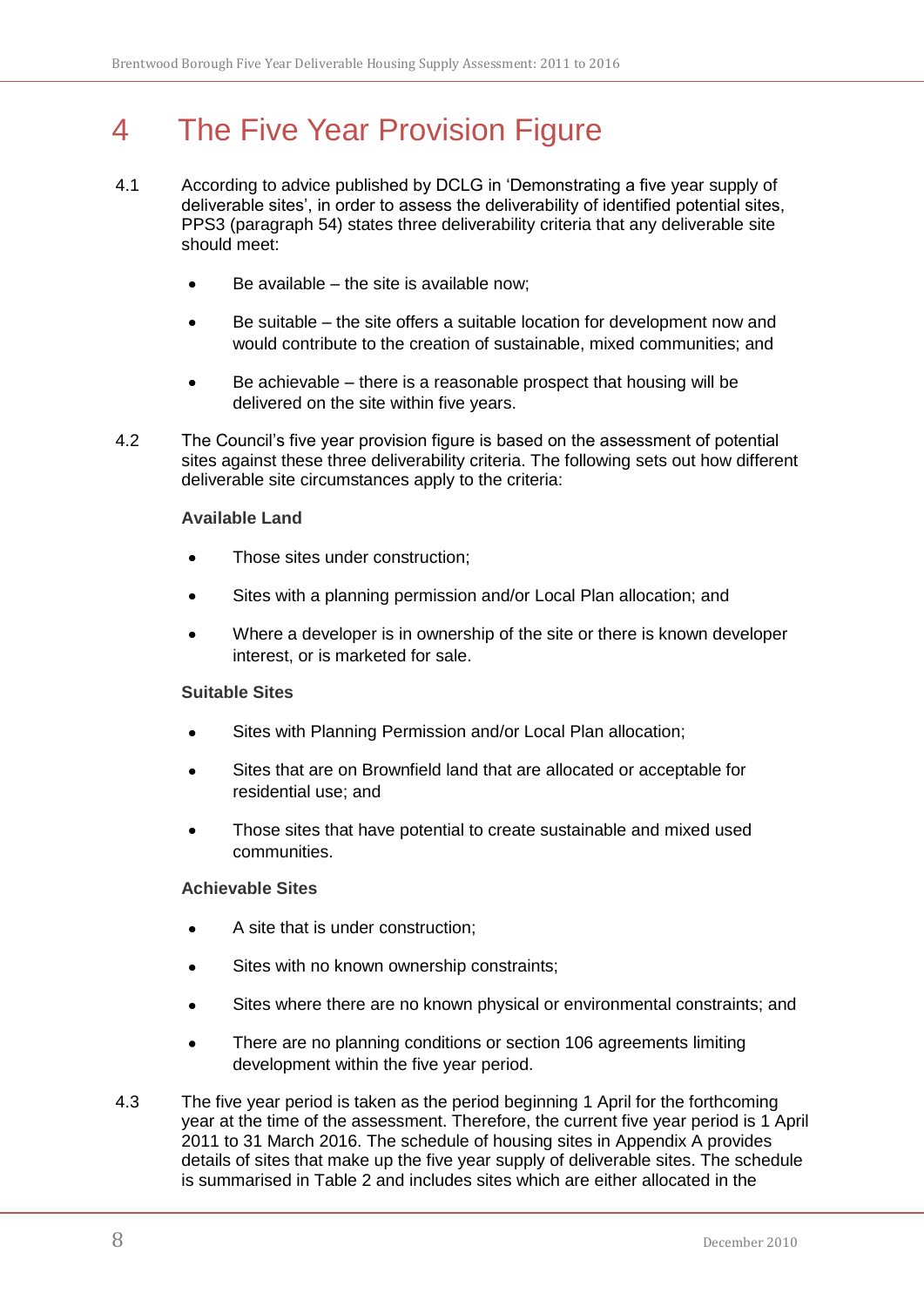Replacement Local Plan, have planning permission and are not yet recorded as fully completed (i.e. not started or under construction), and other sites without planning permission but where there is an expectation that development will occur in the next five years in accordance with local plan policies.

|                                                                  | 2011/12        | 2012/13  | 2013/14  | 2014/15 | 2015/16  | <b>Total</b> |
|------------------------------------------------------------------|----------------|----------|----------|---------|----------|--------------|
| <b>Extant Planning Permissions</b><br>on Allocated Sites         | 85             | 152      | 100      | 50      | 53       | 440          |
| <b>Extant Planning Permissions</b><br>on Unallocated Large Sites | 113            | 52       | 0        | 0       | 0        | 165          |
| <b>Extant Planning Permissions</b><br>on Small Sites             | 53             | 26       | 30       | 6       | 0        | 115          |
| <b>Residual Allocated Sites</b>                                  | $\Omega$       | $\Omega$ | $\Omega$ | 0       | $\Omega$ | $\Omega$     |
| <b>Contingent/Strategic Sites</b>                                | $\overline{0}$ | 0        | 20       | 21      | 35       | 76           |
| <b>Total</b>                                                     | 251            | 230      | 150      | 77      | 88       | 796          |

#### <span id="page-8-1"></span>**Table 2:** Summary of identified sites

4.4 Table 2 makes no allowance for windfalls, or small Brownfield sites without planning permission, in the calculation of the five year supply of 796 dwellings. PPS3 states that windfalls should not be included in the study. However, windfalls have been a continuous supply of housing in the Borough for a number of years and are expected to contribute additional housing supply in the future. Based on historic figures for both small windfall completions it is considered justifiable to include 48 dwellings on windfall sites in the final year of the five year supply (2015/16), at which time it is projected that existing small site planning permissions would have been completed. Clearly further permissions will be granted on sites as yet unidentified (windfalls) and therefore it is estimated that taking into account this as yet unidentifiable supply, the total five year supply would be 844 dwellings.

#### How Many Years Deliverable Land?

- <span id="page-8-0"></span>4.5 Brentwood Borough has an overall amount of identifiable and deliverable housing land supply for 796 dwellings over the next five years. That is 21 dwellings more than the current RSS five year requirement (3%). This equates to a housing land supply of 5.13 years as set out in Table 3.
- 4.6 If account is taken of windfall supply, the total would be 844 dwellings, which is 69 dwellings more than the current requirement (9%) and equates to a housing land supply of 5.45 years.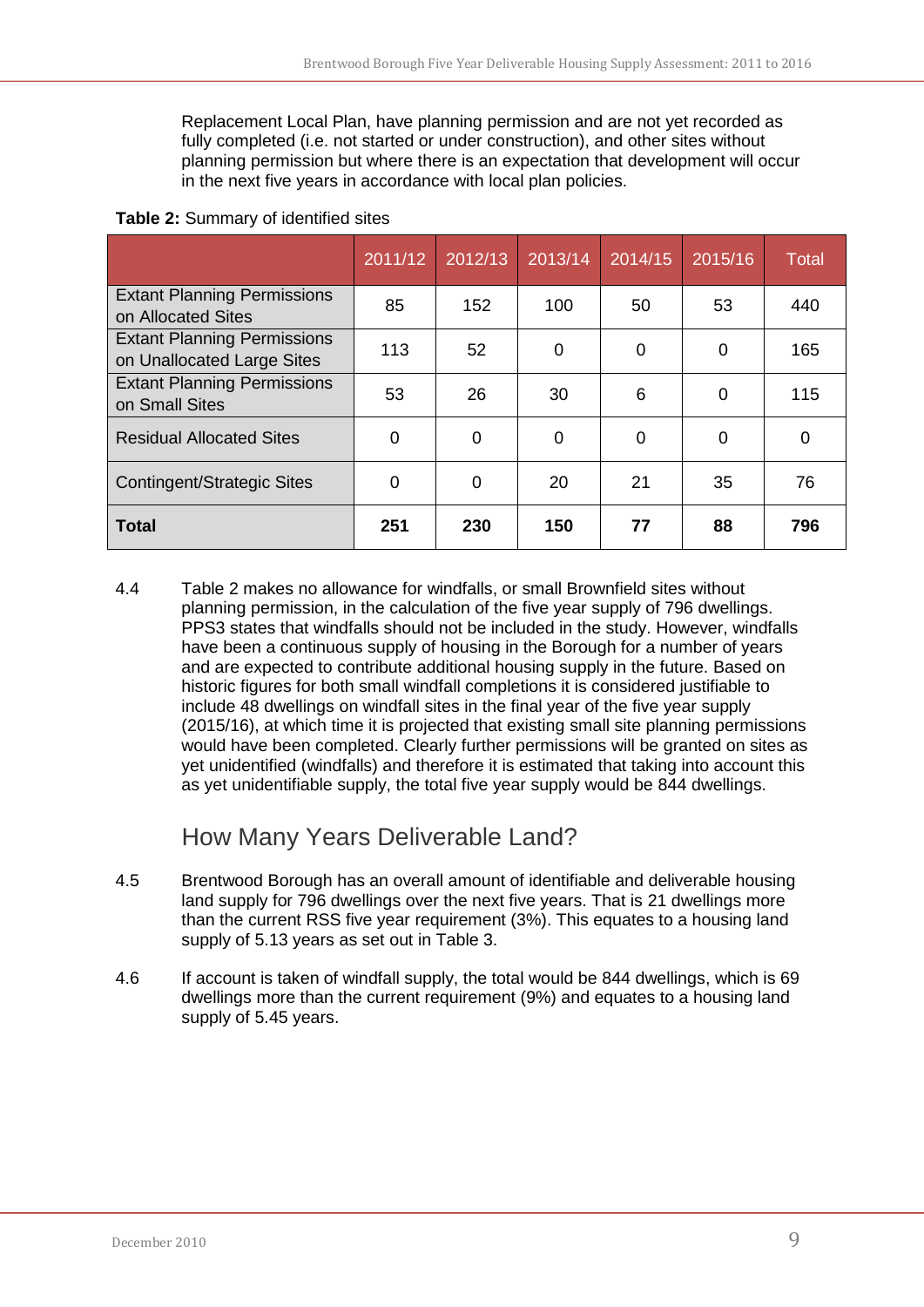| Approved RSS five year requirement                  | 775 dwellings |
|-----------------------------------------------------|---------------|
| Approved RSS annual average residual requirement    | 155 dwellings |
| Total identifiable five year supply                 | 796 dwellings |
| Annual average supply                               | 159 dwellings |
| Excess supply over requirement for five year period | 21 dwellings  |
| How many years housing supply?                      | 5.13 years    |

<span id="page-9-0"></span>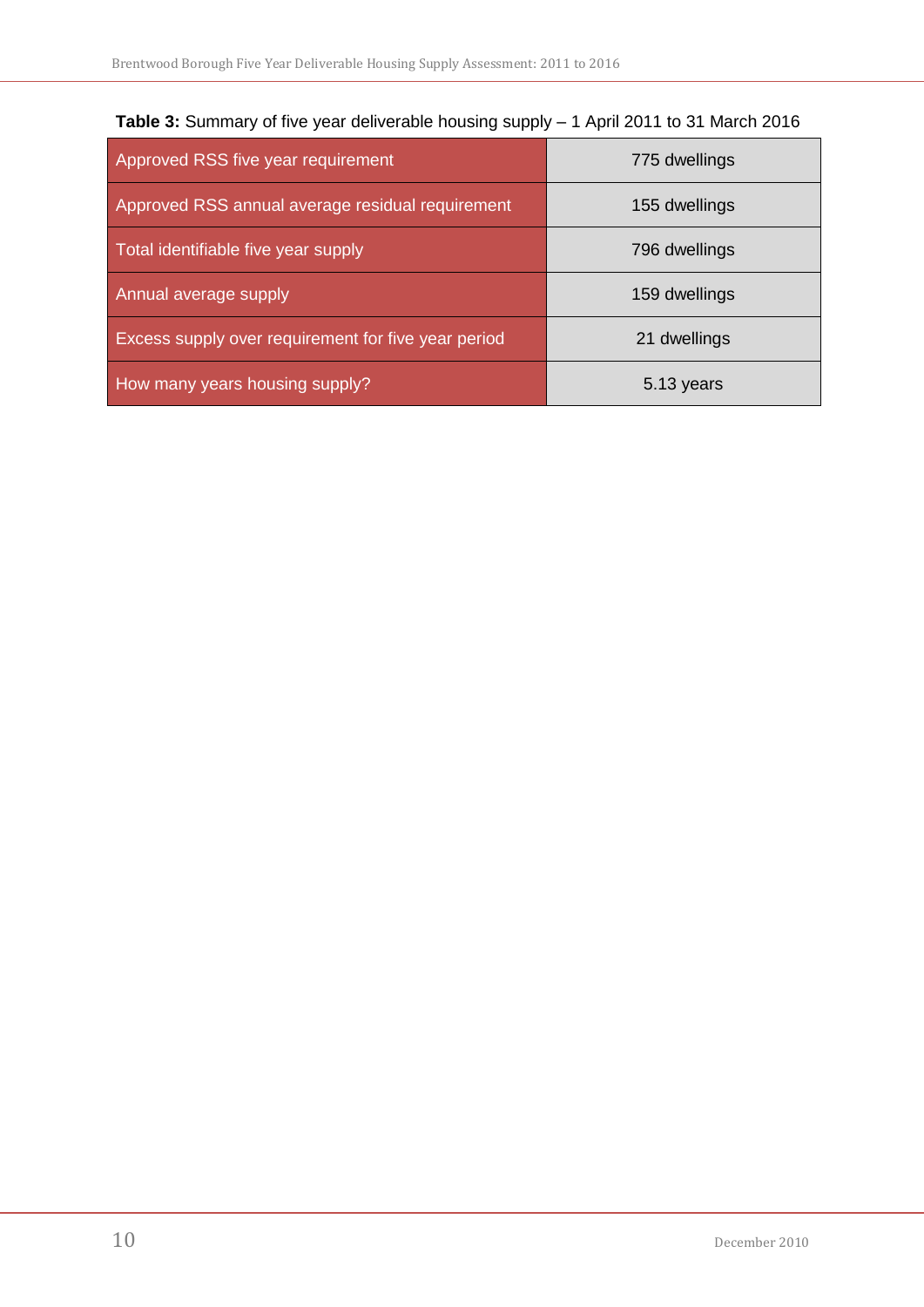## <span id="page-10-0"></span>5 Conclusion

- 5.1 The assessment set out in this paper shows that the Borough can demonstrate a five year deliverable supply of housing.
- 5.2 In line with national guidance this study will be revised and updated every 12 months, linked to the AMR.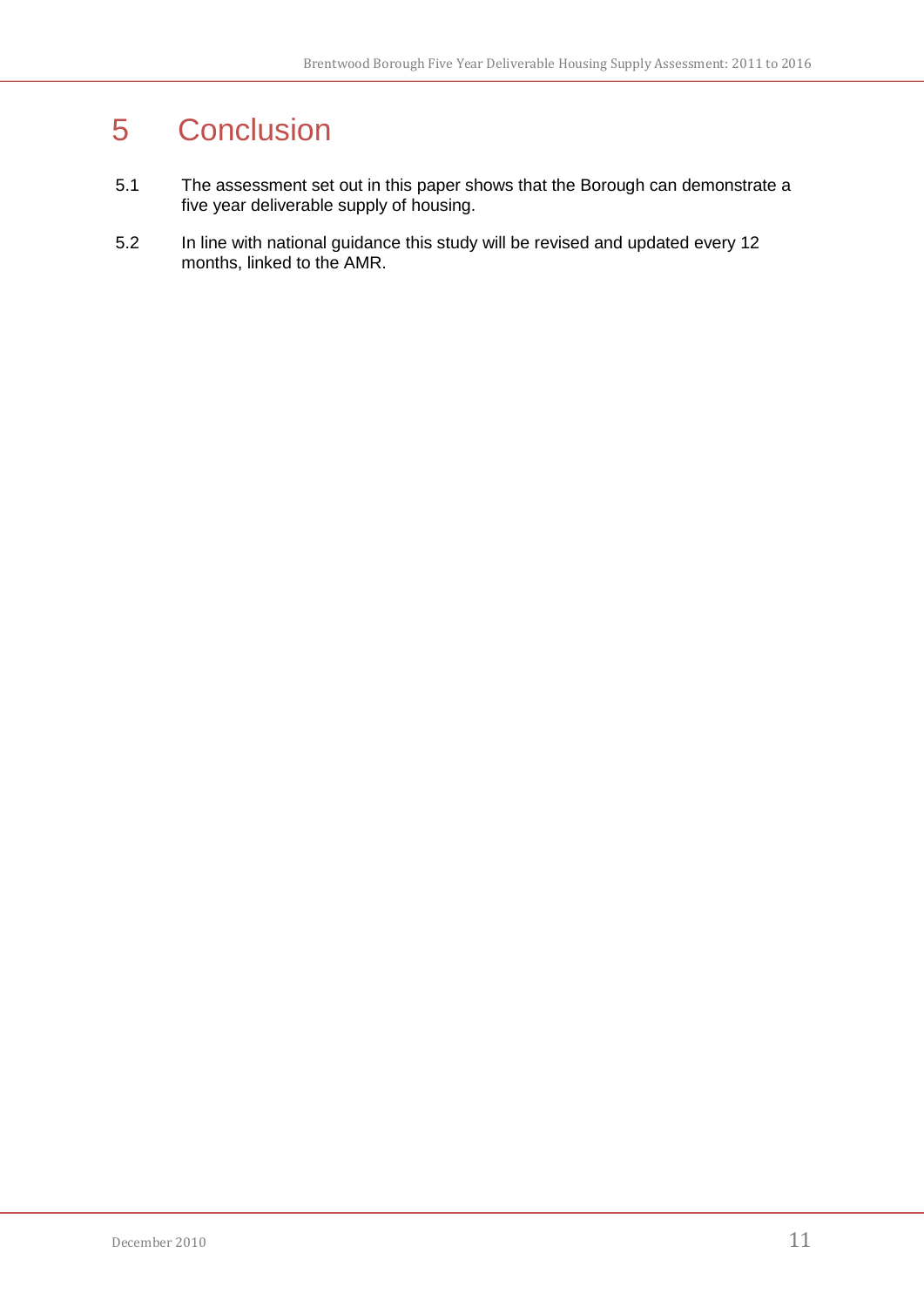# Appendix A: Schedule of Housing Sites

<span id="page-11-0"></span>

| Planning application ref                                                                                                         | outline,<br>eserved matters, allocation)<br>(full,<br>permission<br>đ<br>Type | Site name/address                                                   | size<br>Site | Greenfield/Brownfield | with<br>nber of dwellings<br>permission/site<br>Total number<br>planning<br>capacity | Potential losses | Net completions as at 1 April<br>$\circ$<br>20 <sub>1</sub> | ŏ<br>slings under construction<br>started as at 1 April 2010<br>Total net residual number of<br>dwellings under a<br>not started as at | 2010/11 forecast completions | five<br>completed in fi<br>m 1 April 2011<br>residual dwellings<br>year period from<br>Ъe<br>expected to<br>$\mathcal{P}$<br>Number | $\mathbf{\Omega}$<br>2011/1: | 2012/13      | 2013/14        | 2014/15      | 2015/16        |
|----------------------------------------------------------------------------------------------------------------------------------|-------------------------------------------------------------------------------|---------------------------------------------------------------------|--------------|-----------------------|--------------------------------------------------------------------------------------|------------------|-------------------------------------------------------------|----------------------------------------------------------------------------------------------------------------------------------------|------------------------------|-------------------------------------------------------------------------------------------------------------------------------------|------------------------------|--------------|----------------|--------------|----------------|
| <b>Formally Identified</b>                                                                                                       |                                                                               | <b>Extant Planning Permissions on Allocated Sites</b>               |              |                       |                                                                                      |                  |                                                             |                                                                                                                                        |                              |                                                                                                                                     |                              |              |                |              |                |
| BRW/1103/06                                                                                                                      | Full                                                                          | Former British Gas Site, St James<br>Road/Wharf Road, Brentwood     | 0.65         | B                     | 350                                                                                  | $\Omega$         | 301                                                         | 49                                                                                                                                     | 49                           | $\mathbf{0}$                                                                                                                        | $\Omega$                     | $\mathbf{0}$ | $\Omega$       | $\mathbf{0}$ | $\Omega$       |
| BRW/661/09                                                                                                                       | Full                                                                          | Phase 4A - British Gas Site, St James<br>Road/Wharf Road, Brentwood | 0.47         | B                     | 53                                                                                   | $\mathbf 0$      | 0                                                           | 53                                                                                                                                     | $\mathbf{0}$                 | 53                                                                                                                                  | 25                           | 28           | $\overline{0}$ | $\mathbf{0}$ | $\mathbf{0}$   |
| BRW/21/05,<br>BRW/414/06,<br>BRW/415/06.<br>BRW/416/06.<br>BRW/417/06,<br>BRW/421/06,<br>BRW/425/06,<br>BRW/595/06,<br>BRW269/08 | Full                                                                          | Former Warley Hospital, Warley Hill,<br>Warley                      | 4.05         | B                     | 230                                                                                  | $\Omega$         | $\Omega$                                                    | 230                                                                                                                                    | 60                           | 170                                                                                                                                 | 60                           | 60           | 50             | $\mathbf{0}$ | $\Omega$       |
| BRW/672/05                                                                                                                       | Full                                                                          | William Hunter Way car park site, William<br>Hunter Way, Brentwood  | 0.16         | B                     | 14                                                                                   | $\mathbf 0$      | $\mathbf 0$                                                 | 14                                                                                                                                     | $\mathbf{0}$                 | 14                                                                                                                                  | $\overline{0}$               | 14           | $\mathbf{0}$   | $\mathbf{0}$ | $\overline{0}$ |
| BRW/230/08                                                                                                                       | Full                                                                          | Highwood & Little Highwood Hospital,<br>Geary Drive, Brentwood      | 7.6          | B                     | 203                                                                                  | $\Omega$         | $\Omega$                                                    | 203                                                                                                                                    | 0                            | 203                                                                                                                                 | $\Omega$                     | 50           | 50             | 50           | 53             |
|                                                                                                                                  |                                                                               |                                                                     |              | <b>Sub Total</b>      | 850                                                                                  | $\mathbf{0}$     | 301                                                         | 549                                                                                                                                    | 109                          | 440                                                                                                                                 | 85                           | 152          | 100            | 50           | 53             |
|                                                                                                                                  |                                                                               |                                                                     |              |                       |                                                                                      |                  |                                                             |                                                                                                                                        |                              |                                                                                                                                     |                              |              |                |              |                |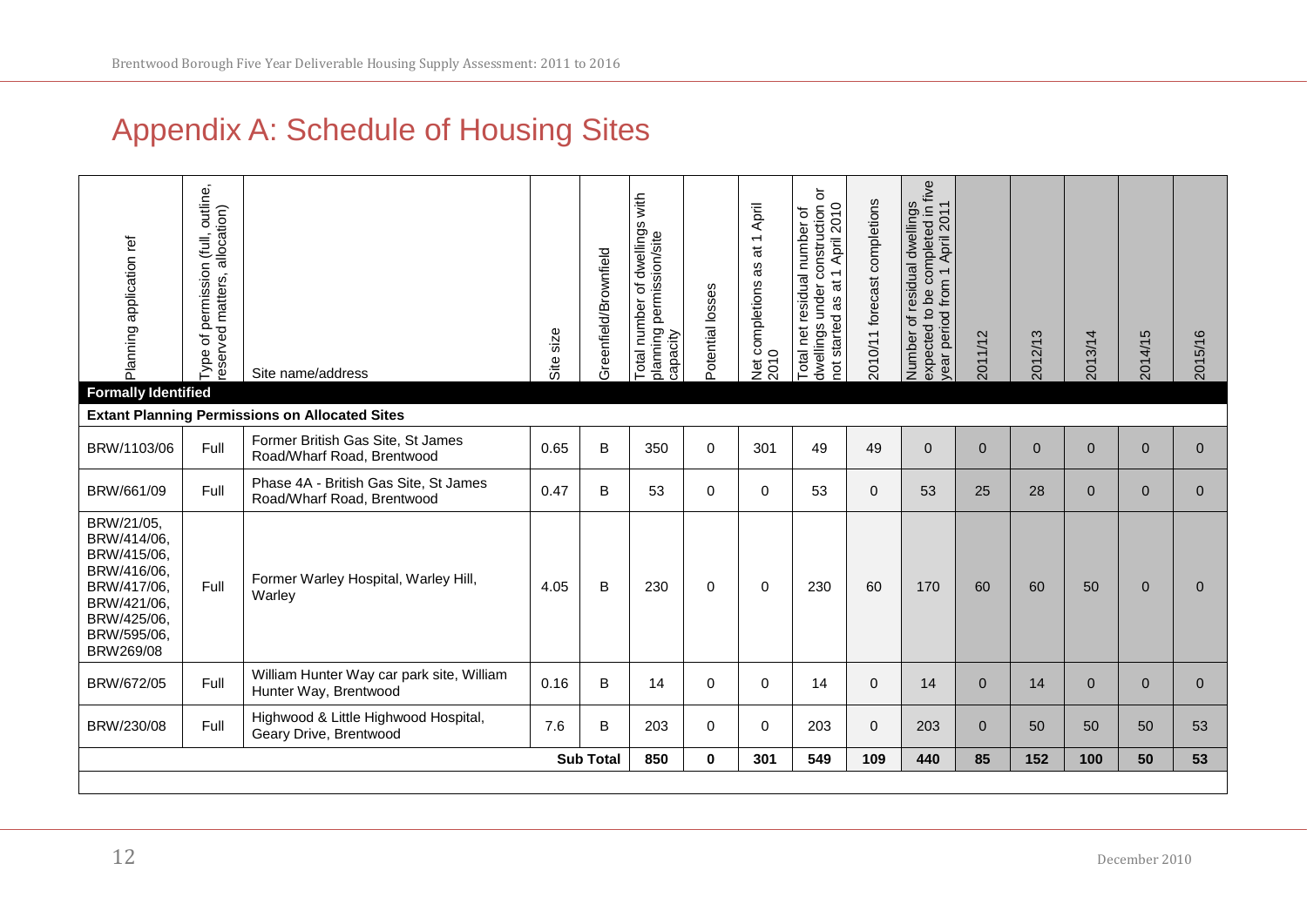| <b>Extant Planning Permissions on Unallocated Large Sites</b> |         |                                                         |      |                  |                |                |                |                |                |                |                |                |                |                |                |
|---------------------------------------------------------------|---------|---------------------------------------------------------|------|------------------|----------------|----------------|----------------|----------------|----------------|----------------|----------------|----------------|----------------|----------------|----------------|
| BRW/1081/06                                                   | Full    | St Charles Youth Treatment Centre,<br>Brentwood         | 6.79 | $\sf{B}$         | 120            | $\mathbf 0$    | 47             | 73             | 50             | 23             | 23             | $\overline{0}$ | $\overline{0}$ | $\overline{0}$ | $\Omega$       |
| BRW/369/07                                                    | Full    | Former Sam's Nightclub, Ongar Road,<br><b>Brentwood</b> | 0.44 | B                | 54             | $\mathbf 0$    | $\mathbf 0$    | 54             | 54             | $\overline{0}$ | $\overline{0}$ | $\overline{0}$ | $\overline{0}$ | $\overline{0}$ | $\overline{0}$ |
| BRW/666/09                                                    | Full    | 43-53 Ingrave Road, Brentwood                           | 0.23 | B                | 15             | $\overline{4}$ | $\mathbf 0$    | 11             | $\Omega$       | 11             | 11             | $\overline{0}$ | $\Omega$       | $\Omega$       | $\overline{0}$ |
| BRW/297/05                                                    | Full    | St Helens RC Infants School, Queens<br>Road, Brentwood  | 0.41 | B                | 40             | $\mathbf 0$    | $\mathbf 0$    | 40             | $\Omega$       | 40             | 40             | $\mathbf{0}$   | $\overline{0}$ | $\overline{0}$ | $\mathbf{0}$   |
| BRW/610/07                                                    | Full    | Land rear of the Grange, 93 Queens Road,<br>Brentwood   | 0.35 | B                | 12             | $\mathbf 0$    | $\mathbf 0$    | 12             | $\Omega$       | 12             | 12             | $\overline{0}$ | $\overline{0}$ | $\overline{0}$ | $\mathbf{0}$   |
| BRW/883/07                                                    | Full    | 122-124 Station Road, West Horndon                      | 0.15 | B                | 13             | $\overline{2}$ | $\mathbf 0$    | 11             | $\Omega$       | 11             | 11             | $\overline{0}$ | $\overline{0}$ | $\overline{0}$ | $\overline{0}$ |
| BRW/1053/06                                                   | Full    | Land rear of Sylvia Avenue/Brindles Close,<br>Hutton    | 0.84 | B                | 33             | $\mathbf{1}$   | $\mathbf 0$    | 32             | $\mathbf{0}$   | 32             | 16             | 16             | $\overline{0}$ | $\overline{0}$ | $\mathbf{0}$   |
| BRW/1092/07                                                   | Full    | Land adj. Britannia Road & 19 Tyrell Rise,<br>Warley    | 0.26 | B                | 14             | 6              | 8              | $\Omega$       | $\Omega$       | $\Omega$       | $\Omega$       | $\Omega$       | $\Omega$       | $\Omega$       | $\Omega$       |
| BRW/605/08                                                    | Outline | Willowbrook Primary School, Brookfield<br>Close, Hutton | 2.55 | B                | 36             | $\Omega$       | $\Omega$       | 36             | $\Omega$       | 36             | $\Omega$       | 36             | $\Omega$       | $\Omega$       | $\mathbf{0}$   |
|                                                               |         |                                                         |      | <b>Sub Total</b> | 337            | 13             | 55             | 269            | 104            | 165            | 113            | 52             | $\mathbf{0}$   | $\bf{0}$       | $\mathbf{0}$   |
|                                                               |         |                                                         |      |                  |                |                |                |                |                |                |                |                |                |                |                |
|                                                               |         | <b>Extant Planning Permissions on Small Sites</b>       |      |                  |                |                |                |                |                |                |                |                |                |                |                |
| BRW/449/07                                                    | Full    | Land adj. 35 St Charles Road, Brentwood                 | 0.05 | B                | $\mathbf{1}$   | $\mathbf 0$    | $\mathbf 0$    | $\mathbf{1}$   | $\overline{1}$ | $\mathbf{0}$   | $\Omega$       | $\mathbf{0}$   | $\overline{0}$ | $\overline{0}$ | $\mathbf{0}$   |
| BRW/177/08                                                    | Full    | Merrymeade House, Merrymeade Chase,<br><b>Brentwood</b> | 0.05 | B                | 9              | $\mathbf 0$    | 9              | $\mathbf 0$    | $\Omega$       | $\overline{0}$ | $\Omega$       | $\mathbf{0}$   | $\Omega$       | $\Omega$       | $\Omega$       |
| BRW/986/08                                                    | Full    | 38 St Stephens Crescent, Brentwood                      | 0.02 | B                | 4              | $\Omega$       | $\overline{4}$ | $\Omega$       | $\Omega$       | $\Omega$       | $\Omega$       | $\Omega$       | $\Omega$       | $\Omega$       | $\Omega$       |
| BRW/634/08                                                    | Full    | Land rear of 65-67 Cromwell Road, Warley                | 0.04 | B                | $\overline{4}$ | $\mathbf 0$    | $\overline{4}$ | $\pmb{0}$      | $\mathbf{0}$   | $\mathbf{0}$   | $\overline{0}$ | $\overline{0}$ | $\overline{0}$ | $\overline{0}$ | $\mathbf{0}$   |
| BRW/12/08                                                     | Full    | Searchlight, School Road, Kelvedon Hatch                | 0.13 | B                | 3              | 1              | $\mathbf 0$    | $\overline{2}$ | 2              | $\mathbf{0}$   | $\Omega$       | $\overline{0}$ | $\overline{0}$ | $\overline{0}$ | $\mathbf{0}$   |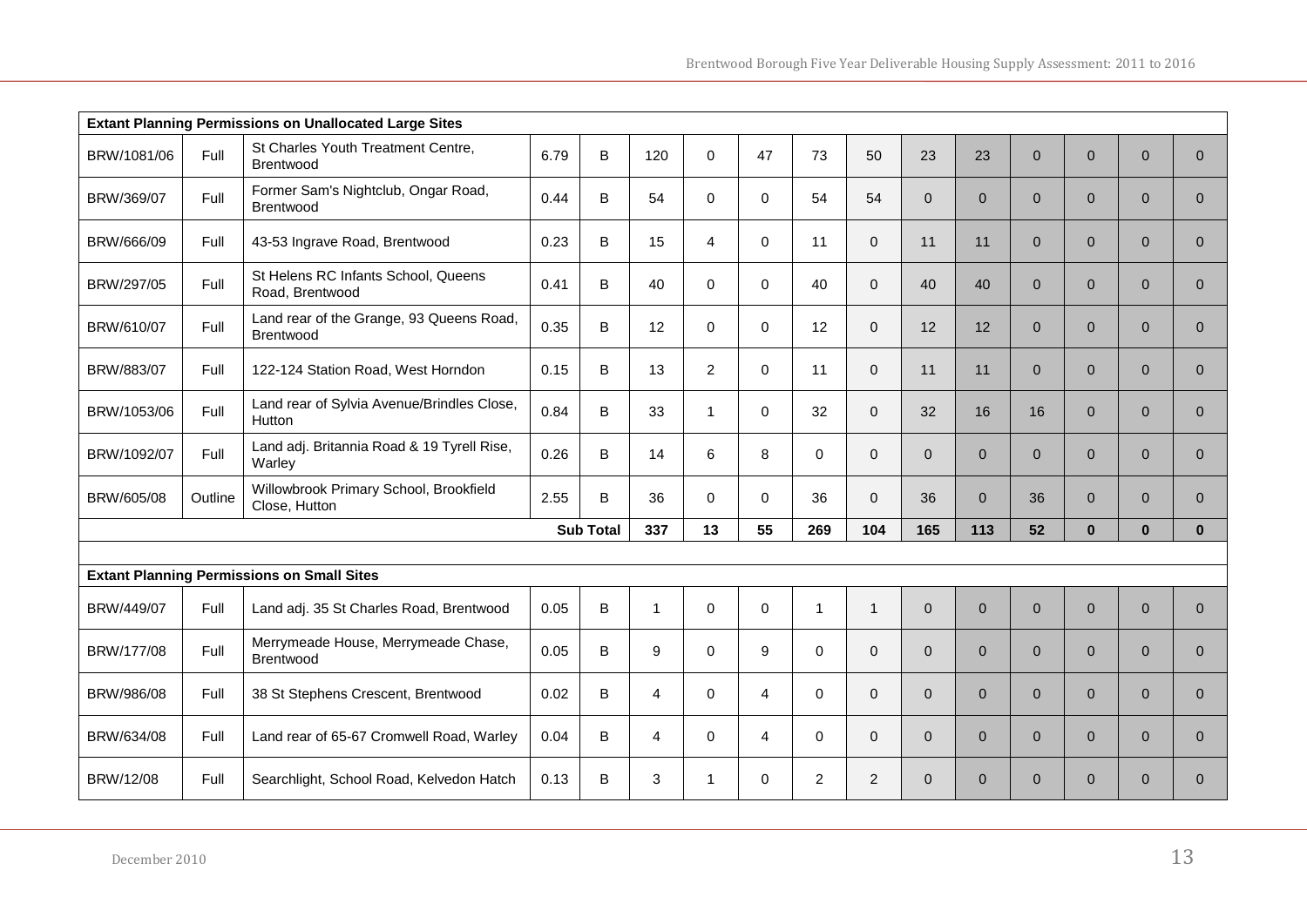| BRW/63/06       | Full | Land at 22 Newmans Drive and land rear<br>of 196, 198, 200 & 200A Hanging Hill Lane,<br>Hutton | 0.22 | B       | 5              | $\mathbf 0$  | $\overline{4}$ | $\overline{1}$ | $\mathbf{1}$   | $\mathbf{0}$   | $\mathbf{0}$   | $\mathbf{0}$   | $\overline{0}$ | $\mathbf{0}$   | $\Omega$       |
|-----------------|------|------------------------------------------------------------------------------------------------|------|---------|----------------|--------------|----------------|----------------|----------------|----------------|----------------|----------------|----------------|----------------|----------------|
| BRW/1056/07     | Full | 319 Rayleigh Road, Brentwood                                                                   | 0.1  | B       | $\overline{4}$ | $\mathbf{1}$ | 3              | $\mathbf 0$    | $\mathbf{0}$   | $\mathbf{0}$   | $\overline{0}$ | $\overline{0}$ | $\overline{0}$ | $\overline{0}$ | $\mathbf{0}$   |
| BRW/796/08      | Full | 72 Arnold Avenue, Hutton                                                                       | 0.1  | B       | $\mathbf{1}$   | $\Omega$     | $\overline{1}$ | $\mathbf 0$    | $\Omega$       | $\Omega$       | $\Omega$       | $\Omega$       | $\Omega$       | $\Omega$       | $\Omega$       |
| BRW/11/93       | Full | Rawden, Herrington Grove                                                                       | 0.28 | B       | 2              | $\mathbf 0$  | $\mathbf{1}$   | $\mathbf 0$    | $\mathbf{0}$   | $\overline{0}$ | $\overline{0}$ | $\overline{0}$ | $\overline{0}$ | $\overline{0}$ | $\overline{0}$ |
| BRW/1061/06     | Full | 39 Ridgeway, Hutton                                                                            | 0.16 | $\sf B$ | $\mathbf 1$    | $\mathbf 0$  | $\mathbf{1}$   | $\mathbf 0$    | $\mathbf{0}$   | $\overline{0}$ | $\Omega$       | $\overline{0}$ | $\overline{0}$ | $\Omega$       | $\overline{0}$ |
| BRW/852/87      | Full | Rear of 35 and between 27-35 Crow Green<br>Road                                                | 0.17 | B       | 3              | $\Omega$     | $\overline{1}$ | $\overline{2}$ | $\overline{2}$ | $\Omega$       | $\Omega$       | $\overline{0}$ | $\Omega$       | $\Omega$       | $\Omega$       |
| BRW/482/07      | Full | Land adj. 367 Ongar Road, Brentwood                                                            | 0.03 | B       | $\mathbf{1}$   | $\mathbf 0$  | $\mathbf{1}$   | $\mathbf 0$    | $\mathbf{0}$   | $\overline{0}$ | $\overline{0}$ | $\overline{0}$ | $\overline{0}$ | $\overline{0}$ | $\mathbf{0}$   |
| BRW/72/08       | Full | 50 Balmoral Road, Pilgrims Hatch                                                               | 0.04 | B       | $\mathbf{1}$   | 0            | $\mathbf 0$    | $\overline{1}$ | $\mathbf{0}$   | $\mathbf{1}$   | 1              | $\overline{0}$ | $\mathbf{0}$   | $\overline{0}$ | $\overline{0}$ |
| BRW/521/92      | Full | Putwell Bridge Farm, Brook Street,<br>Brentwood                                                | 0.06 | B       | $\mathbf{1}$   | $\mathbf 0$  | $\mathbf 0$    | $\overline{1}$ | $\mathbf{1}$   | $\overline{0}$ | $\Omega$       | $\overline{0}$ | $\mathbf{0}$   | $\Omega$       | $\Omega$       |
| BRW/260/08      | Full | Dytchleys, Coxtie Green Road                                                                   | 2.61 | $\sf B$ | 11             | $\mathbf{1}$ | $\Omega$       | 10             | $\Omega$       | 10             | $\overline{4}$ | $\overline{4}$ | 2 <sup>1</sup> | $\Omega$       | $\overline{0}$ |
| BRW/13/03       | Full | Blacksmiths Cottage, Church Street                                                             | 0.06 | B       | $\mathbf{1}$   | $\mathbf 0$  | $\mathbf{1}$   | $\mathbf 0$    | $\mathbf{0}$   | $\overline{0}$ | $\overline{0}$ | $\overline{0}$ | $\overline{0}$ | $\overline{0}$ | $\overline{0}$ |
| BRW/707/07      | Full | 15 Avenue Road, Warley, Brentwood                                                              | 0.11 | B       | 11             | $\Omega$     | 11             | $\mathbf 0$    | $\Omega$       | $\mathbf{0}$   | $\Omega$       | $\overline{0}$ | $\Omega$       | $\Omega$       | $\Omega$       |
| BRW/298/08      | Full | 26 Warley Hill, Warley, Brentwood                                                              | 0.03 | B       | 5              | $\Omega$     | 5              | $\Omega$       | $\Omega$       | $\Omega$       | $\Omega$       | $\Omega$       | $\overline{0}$ | $\Omega$       | $\Omega$       |
| BRW/469/07      | Full | 3 High Street, Brentwood                                                                       | 0.01 | B       | $\mathbf{1}$   | $\mathbf 0$  | $\mathbf 0$    | $\mathbf{1}$   | $\mathbf{1}$   | $\overline{0}$ | $\Omega$       | $\overline{0}$ | $\overline{0}$ | $\overline{0}$ | $\mathbf{0}$   |
| <b>BRW/2/07</b> | Full | 21 The Vale, Brentwood                                                                         | 0.03 | B       | $\mathbf{1}$   | $\mathbf 0$  | $\mathbf 0$    | $\overline{1}$ | $\overline{1}$ | $\overline{0}$ | $\overline{0}$ | $\overline{0}$ | $\overline{0}$ | $\overline{0}$ | $\mathbf{0}$   |
| BRW/1107/07     | Full | 63-65 High Street, Brentwood                                                                   | 0.09 | B       | 10             | $\Omega$     | $\Omega$       | 10             | 5              | 5              | 5              | $\Omega$       | $\Omega$       | $\Omega$       | $\Omega$       |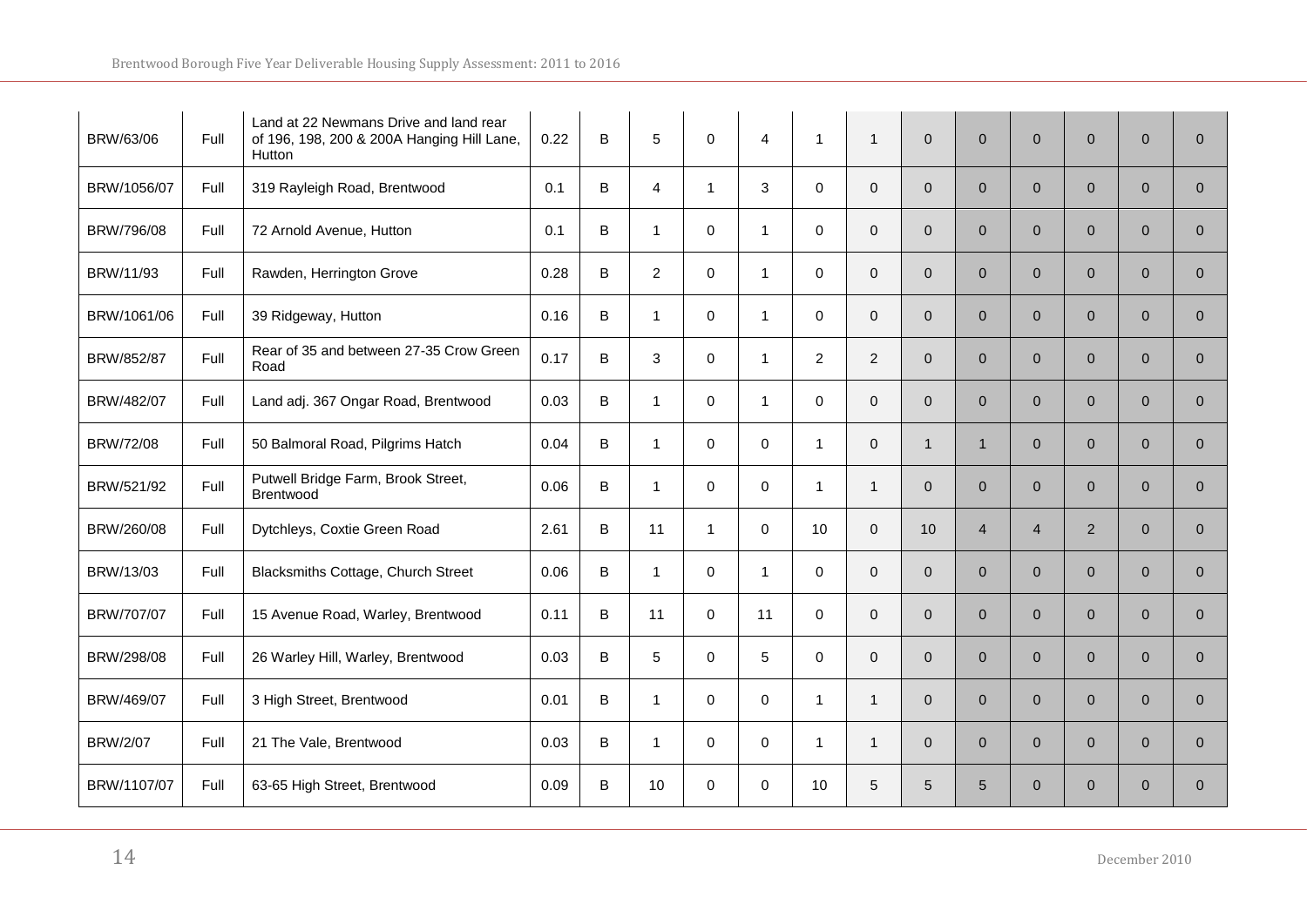| BRW/1134/07 | Full | 242 Ongar Road, Brentwood                                                      | 0.03 | B | $\overline{2}$ | $\mathbf 1$    | $\Omega$    | 1              | $\overline{1}$ | $\Omega$       | $\Omega$       | $\Omega$       | $\Omega$       | $\Omega$     | $\overline{0}$ |
|-------------|------|--------------------------------------------------------------------------------|------|---|----------------|----------------|-------------|----------------|----------------|----------------|----------------|----------------|----------------|--------------|----------------|
| BRW/1080/07 | Full | Brentwood Academy of Health & Beauty, 7-<br>11 Ongar Road, Brentwood           | 0.03 | B | $\overline{2}$ | $\mathbf 0$    | $\Omega$    | $\overline{2}$ | $\Omega$       | $\overline{2}$ | $\overline{2}$ | $\mathbf{0}$   | $\Omega$       | $\Omega$     | $\overline{0}$ |
| BRW/171/08  | Full | 60 Ongar Road, Brentwood                                                       | 0.01 | B | $\mathbf{1}$   | $\mathbf 0$    | $\Omega$    | $\overline{1}$ | $\mathbf{0}$   | $\mathbf{1}$   | $\overline{0}$ | $\mathbf{1}$   | $\overline{0}$ | $\mathbf{0}$ | $\overline{0}$ |
| BRW/477/08  | Full | 52A Robin Hood Road, Brentwood                                                 | 0.05 | B | 2              | $\overline{1}$ | $\Omega$    | $\overline{1}$ | $\Omega$       | $\mathbf{1}$   | $\Omega$       | $\mathbf{1}$   | $\Omega$       | $\Omega$     | $\Omega$       |
| BRW/450/08  | Full | (Jewlers) 58 Ongar Road, Brentwood                                             | 0.01 | B | 1              | $\Omega$       | $\Omega$    | $\overline{1}$ | $\Omega$       | $\mathbf{1}$   | $\Omega$       | $\mathbf{1}$   | $\Omega$       | $\Omega$     | $\Omega$       |
| BRW/624/08  | Full | 54 Ongar Road, Brentwood                                                       | 0.01 | B | $\mathbf{1}$   | $\mathbf 0$    | $\mathbf 0$ | $\overline{1}$ | $\mathbf{0}$   | $\mathbf{1}$   | $\overline{0}$ | $\mathbf{1}$   | $\overline{0}$ | $\mathbf{0}$ | 0              |
| BRW/766/08  | Full | Daylite Windows, 49 Ongar Road,<br>Brentwood                                   | 0.01 | B | $\mathbf{1}$   | 0              | $\mathbf 0$ | $\overline{1}$ | $\mathbf{0}$   | $\mathbf{1}$   | $\overline{0}$ | $\overline{1}$ | $\overline{0}$ | $\mathbf{0}$ | $\overline{0}$ |
| BRW/802/08  | Full | 31 St Charles Road, Brentwood                                                  | 0.09 | B | $\overline{2}$ | $\mathbf{1}$   | $\Omega$    | $\overline{1}$ | $\Omega$       | $\mathbf{1}$   | $\Omega$       | $\mathbf{1}$   | $\Omega$       | $\Omega$     | $\Omega$       |
| BRW/728/08  | Full | 73-73A High Street, Brentwood (between<br>Barclays Bank & former Currys store) | 0.14 | B | $\overline{4}$ | $\mathbf 0$    | $\mathbf 0$ | $\overline{4}$ | $\mathbf{0}$   | $\overline{4}$ | $\Omega$       | $\overline{0}$ | $\overline{4}$ | $\mathbf{0}$ | 0              |
| BRW/454/04  | Full | 21 & 23 Eastfield Road, Brentwood                                              | 0.04 | B | $\overline{4}$ | $\overline{c}$ | $\mathbf 0$ | $\overline{2}$ | $\overline{2}$ | $\overline{0}$ | $\Omega$       | $\overline{0}$ | $\Omega$       | $\Omega$     | $\overline{0}$ |
| BRW/696/06  | Full | Rose Valley House, Rose Bank, Brentwood                                        | 0.3  | B | 9              | $\overline{1}$ | $\Omega$    | 8              | $\overline{4}$ | $\overline{4}$ | $\overline{4}$ | $\Omega$       | $\Omega$       | $\Omega$     | $\Omega$       |
| BRW/996/07  | Full | 31 Queens Road, Brentwood                                                      | 0.09 | B | 6              | $\mathbf{1}$   | $\Omega$    | 5              | $\Omega$       | 5              | 5              | $\Omega$       | $\Omega$       | $\Omega$     | $\mathbf{0}$   |
| BRW/25/08   | Full | 19-23 Crown Street, Brentwood                                                  | 0.02 | B | 2              | $\Omega$       | $\Omega$    | $\overline{2}$ | $\Omega$       | $\overline{2}$ | $\Omega$       | $\overline{2}$ | $\Omega$       | $\Omega$     | $\Omega$       |
| BRW/505/08  | Full | 29 Rose Valley, Brentwood                                                      | 0.08 | B | 9              | $\mathbf{1}$   | $\Omega$    | 8              | $\Omega$       | 8              | $\overline{0}$ | $\overline{4}$ | $\overline{4}$ | $\mathbf{0}$ | $\overline{0}$ |
| BRW/534/07  | Full | 30 Westbury Road, Brentwood                                                    | 0.03 | B | $\mathbf{1}$   | 0              | $\mathbf 0$ | $\mathbf{1}$   | $\mathbf{1}$   | $\mathbf 0$    | $\overline{0}$ | $\overline{0}$ | $\overline{0}$ | $\mathbf{0}$ | 0              |
| BRW/169/07  | Full | Rear of 101-107 Warley Hill, Warley                                            | 0.06 | B | 5              | $\Omega$       | $\Omega$    | 5              | 5              | $\mathbf{0}$   | $\Omega$       | $\overline{0}$ | $\Omega$       | $\Omega$     | $\Omega$       |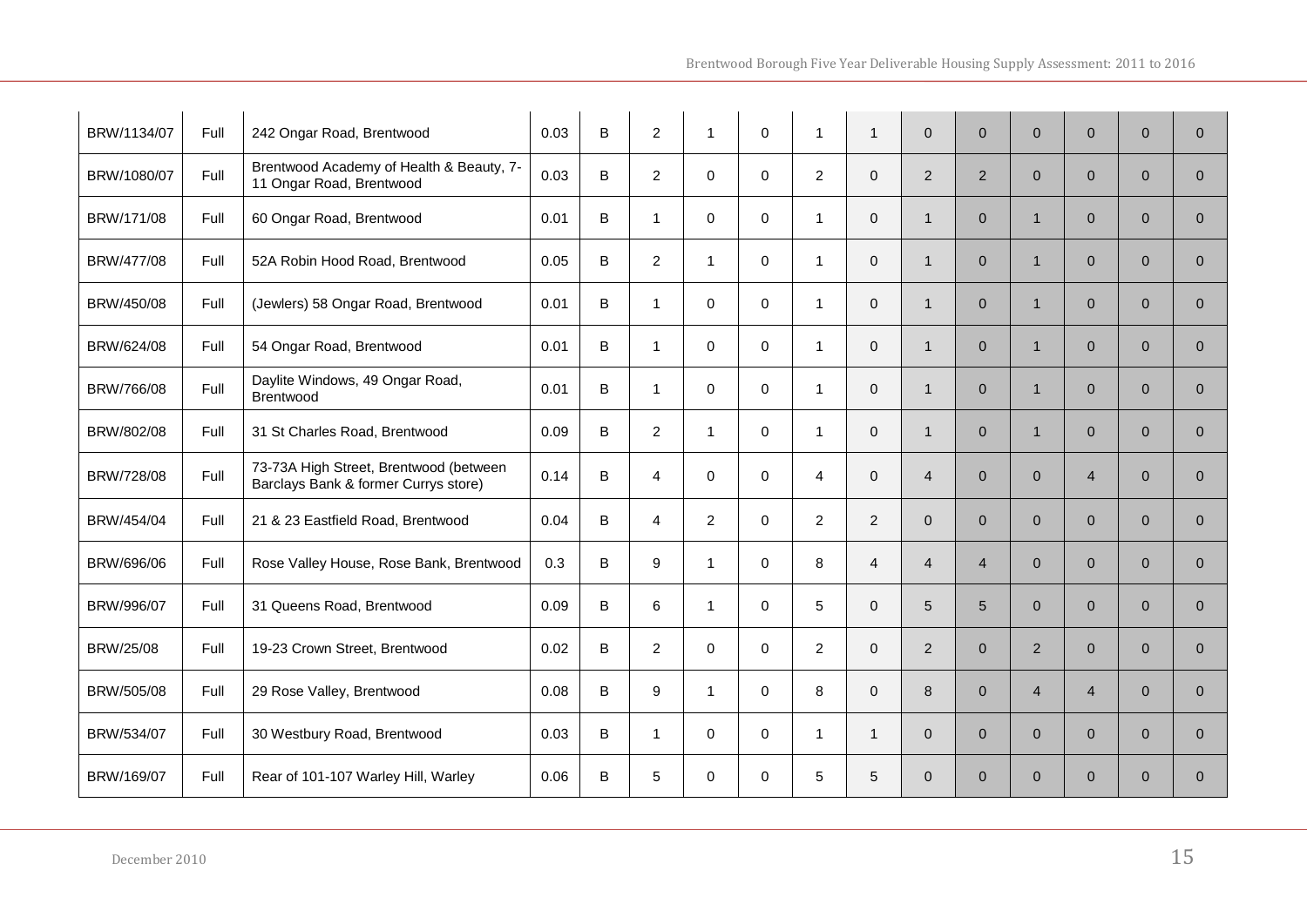| BRW/268/08  | Full        | Garden land of 8 Ashford Avenue,<br>Brentwood                  | 0.03 | $\sf B$  | $\mathbf{1}$   | 0              | $\mathbf 0$    | $\mathbf{1}$   | $\mathbf{0}$ | $\mathbf{1}$   | 1              | $\overline{0}$ | $\overline{0}$ | $\overline{0}$ | $\mathbf{0}$   |
|-------------|-------------|----------------------------------------------------------------|------|----------|----------------|----------------|----------------|----------------|--------------|----------------|----------------|----------------|----------------|----------------|----------------|
| BRW/110/09  | Full        | 17, 19, 21, 23 Border Edge House,<br>Fishgrove Road, Brentwood | 0.02 | $\sf B$  | 8              | $\overline{4}$ | $\overline{4}$ | $\mathbf 0$    | $\mathbf{0}$ | $\mathbf{0}$   | $\Omega$       | $\overline{0}$ | $\overline{0}$ | $\Omega$       | $\Omega$       |
| BRW/930/08  | <b>Full</b> | Land adj. 1 Fox Hatch, Kelvedon Hatch                          | 0.03 | В        | $\mathbf{1}$   | $\mathbf 0$    | $\Omega$       | $\overline{1}$ | $\Omega$     | $\mathbf{1}$   | 1              | $\Omega$       | $\Omega$       | $\Omega$       | $\mathbf{0}$   |
| BRW/931/08  | Full        | The Barn, Doddinghurst Road,<br>Doddinghurst                   | 0.05 | B        | $\overline{2}$ | -1             | $\mathbf 0$    | $\mathbf 1$    | $\mathbf{0}$ | $\mathbf{1}$   | 1              | $\overline{0}$ | $\Omega$       | $\Omega$       | $\mathbf{0}$   |
| BRW/393/08  | Full        | 54 Station Road, West Horndon                                  | 0.03 | B        | 2              | $\Omega$       | $\Omega$       | 2              | 2            | $\Omega$       | $\Omega$       | $\overline{0}$ | $\Omega$       | $\Omega$       | $\Omega$       |
| BRW/562/07  | Full        | 201-207 Rayleigh Road, Hutton                                  | 0.03 | $\sf{B}$ | $\overline{4}$ | $\mathbf 0$    | $\Omega$       | $\overline{4}$ | 2            | 2              | $\overline{2}$ | $\overline{0}$ | $\overline{0}$ | $\overline{0}$ | $\mathbf{0}$   |
| BRW/896/07  | Full        | Larkrise Farm, The Tyburns, Hutton                             | 0.38 | G        | $\mathbf{1}$   | $\mathbf 0$    | $\mathbf 1$    | $\mathbf 0$    | $\mathbf{0}$ | $\overline{0}$ | $\Omega$       | $\overline{0}$ | $\overline{0}$ | $\overline{0}$ | $\mathbf{0}$   |
| BRW/27/09   | Full        | 10 Park Avenue, Hutton                                         | 0.1  | B        | $\mathbf{1}$   | $\mathbf 0$    | $\Omega$       | $\overline{1}$ | $\mathbf{0}$ | $\mathbf 1$    | 1              | $\overline{0}$ | $\overline{0}$ | $\Omega$       | $\Omega$       |
| BRW/987/08  | Full        | 1 Chelmer Drive, Hutton                                        | 0.06 | B        | $\mathbf{1}$   | $\mathbf 0$    | $\mathbf 0$    | $\overline{1}$ | $\mathbf{0}$ | $\mathbf{1}$   | 1              | $\overline{0}$ | $\overline{0}$ | $\overline{0}$ | $\mathbf{0}$   |
| BRW/458/07  | Full        | Land adj. 12 Alexander Lane, Shenfield                         | 0.02 | B        | 2              | $\mathbf 0$    | $\mathbf 0$    | $\overline{2}$ | 2            | $\mathbf{0}$   | $\overline{0}$ | $\overline{0}$ | $\overline{0}$ | $\overline{0}$ | $\mathbf{0}$   |
| BRW/983/06  | Full        | St Ninian, Alexander Lane, Shenfield                           | 0.09 | B        | $\overline{7}$ | $\mathbf{1}$   | $\Omega$       | 6              | $\mathbf{0}$ | 6              | 6              | $\overline{0}$ | $\overline{0}$ | $\Omega$       | $\overline{0}$ |
| BRW/1129/07 | <b>Full</b> | Grasmre, Alexander Lane, Hutton                                | 0.08 | B        | 5              | $\mathbf{1}$   | $\Omega$       | 4              | $\Omega$     | $\overline{4}$ | $\overline{4}$ | $\overline{0}$ | $\Omega$       | $\Omega$       | $\mathbf{0}$   |
| BRW/897/08  | Full        | Land rear of St Ninian, Alexander Lane,<br>Shenfield           | 0.1  | B        | 2              | $\mathbf 0$    | $\mathbf 0$    | 2              | $\Omega$     | $\overline{2}$ | $\overline{2}$ | $\overline{0}$ | $\Omega$       | $\Omega$       | $\Omega$       |
| BRW/119/06  | Full        | Rear of Netherton & Three Hedges, Hutton<br>Mount              | 0.7  | B        | 5              | $\Omega$       | $\Omega$       | 5              | 5            | $\Omega$       | $\Omega$       | $\Omega$       | $\overline{0}$ | $\Omega$       | $\Omega$       |
| BRW/330/04  | Full        | 1 Bermans Close, Hutton                                        | 0.28 | B        | $\overline{2}$ | $\mathbf{1}$   | $\mathbf{1}$   | $\mathbf 0$    | $\mathbf{0}$ | $\overline{0}$ | $\Omega$       | $\overline{0}$ | $\overline{0}$ | $\overline{0}$ | $\mathbf{0}$   |
| BRW/262/09  | Full        | Land rear of 118A High Street, Ingatestone                     | 0.17 | B        | 8              | $\mathbf 0$    | $\Omega$       | 8              | $\Omega$     | 8              | $\overline{4}$ | $\overline{4}$ | $\Omega$       | $\Omega$       | $\Omega$       |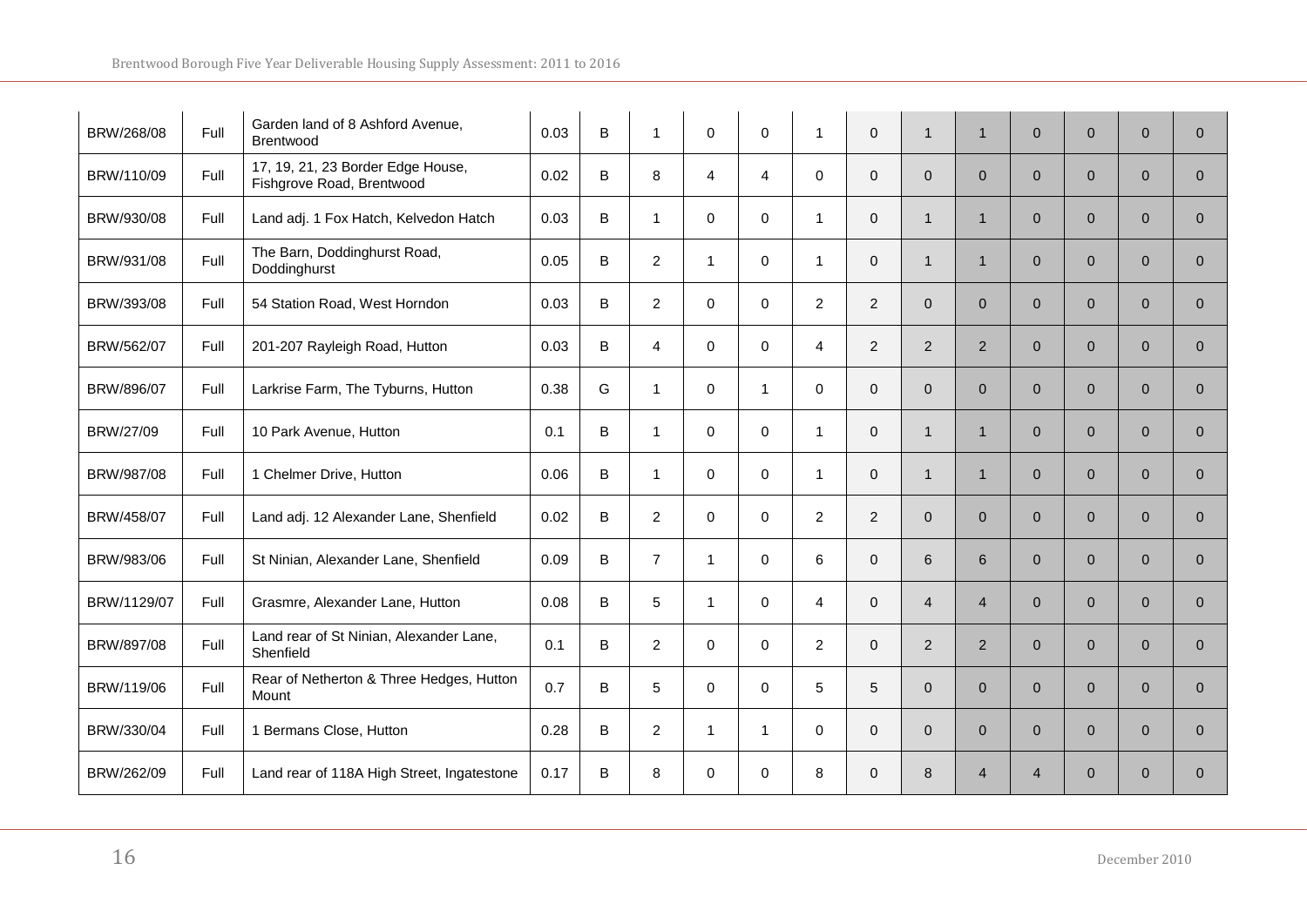| BRW/309/08  | Full | Fryerning Fisheries, Dog Kennel Lane,<br>Ingatestone                  | 0.33 | G | $\mathbf 1$    | 0            | $\mathbf 0$    | $\mathbf{1}$   | $\Omega$     | $\mathbf{1}$   | 1              | $\mathbf{0}$   | $\overline{0}$ | $\overline{0}$ | $\mathbf{0}$ |
|-------------|------|-----------------------------------------------------------------------|------|---|----------------|--------------|----------------|----------------|--------------|----------------|----------------|----------------|----------------|----------------|--------------|
| BRW/749/08  | Full | 60 High Street, Ingatestone                                           | 0.01 | B | $\mathbf{1}$   | $\mathbf 0$  | $\mathbf 0$    | $\overline{1}$ | $\mathbf{0}$ | $\mathbf{1}$   | $\overline{1}$ | $\mathbf{0}$   | $\overline{0}$ | $\overline{0}$ | $\mathbf{0}$ |
| BRW/167/09  | Full | 3 & 5 High Street, Ingatestone                                        | 0.04 | B | $\overline{4}$ | $\mathbf{1}$ | 0              | 3              | 3            | $\overline{0}$ | $\overline{0}$ | $\overline{0}$ | $\overline{0}$ | $\overline{0}$ | $\mathbf{0}$ |
| BRW/903/08  | Full | Land rear of The Crown Public House,<br>High Street, Ingatestone      | 0.22 | G | 5              | $\mathbf 0$  | $\mathbf 0$    | 5              | $\Omega$     | 5              | $\Omega$       | $\sqrt{5}$     | $\Omega$       | $\Omega$       | $\Omega$     |
| BRW/492/09  | Full | Brickhouse Farm, Doddinghurst Road                                    | 0.11 | G | $\overline{1}$ | $\mathbf 0$  | $\mathbf 0$    | $\overline{1}$ | $\Omega$     | $\mathbf 1$    | $\Omega$       | $\mathbf{0}$   | $\mathbf{1}$   | $\Omega$       | $\Omega$     |
| BRW/1036/06 | Full | Land adj 14 Lancaster Close, Pilgrims<br>Hatch, Brentwood             | 0.05 | B | 2              | $\mathbf 0$  | $\overline{c}$ | $\mathbf 0$    | $\Omega$     | $\overline{0}$ | $\Omega$       | $\overline{0}$ | $\Omega$       | $\overline{0}$ | $\mathbf{0}$ |
| BRW/482/07  | Full | 87 Hatch Road, Pilgrims Hatch, Brentwood                              | 0.02 | B | $\mathbf 1$    | $\mathbf 0$  | $\mathbf{1}$   | $\mathbf 0$    | $\Omega$     | $\mathbf{0}$   | $\Omega$       | $\overline{0}$ | $\overline{0}$ | $\overline{0}$ | $\mathbf{0}$ |
| BRW/44/09   | Full | 6 Kensington Road, Pilgrims Hatch,<br>Brentwood                       | 0.05 | B | $\overline{2}$ | $\mathbf{1}$ | $\Omega$       | $\overline{1}$ | $\Omega$     | $\mathbf 1$    | 1              | $\overline{0}$ | $\Omega$       | $\Omega$       | $\Omega$     |
| BRW/1143/07 | Full | 79 Priests Lane, Shenfield                                            | 0.12 | B | 2              | $\mathbf{1}$ | $\mathbf 0$    | $\mathbf{1}$   | $\mathbf 1$  | $\mathbf{0}$   | $\Omega$       | $\overline{0}$ | $\overline{0}$ | $\overline{0}$ | $\mathbf{0}$ |
| BRW/470/08  | Full | 56 Hutton Road, Shenfield                                             | 0.01 | B | 1              | 0            | $\mathbf{1}$   | 0              | $\mathbf{0}$ | $\mathbf{0}$   | $\overline{0}$ | $\overline{0}$ | $\overline{0}$ | $\overline{0}$ | $\mathbf{0}$ |
| BRW/674/08  | Full | 77 Shenfield Place, Shenfield                                         | 0.16 | B | $\overline{2}$ | $\mathbf{1}$ | $\mathbf 0$    | $\overline{1}$ | $\Omega$     | $\mathbf 1$    | 1              | $\overline{0}$ | $\overline{0}$ | $\Omega$       | $\Omega$     |
| BRW/44/10   | Full | 119 Shevon Way, Brentwood                                             | 0.03 | B | $\overline{4}$ | $\Omega$     | $\Omega$       | $\overline{4}$ | $\Omega$     | $\overline{4}$ | $\Omega$       | $\overline{0}$ | $\overline{2}$ | 2              | $\Omega$     |
| BRW/724/08  | Full | 35 Brook Street, Brentwood                                            | 0.07 | B | -1             | 0            | $\mathbf 1$    | $\mathbf 0$    | $\Omega$     | $\mathbf{0}$   | $\Omega$       | $\overline{0}$ | $\Omega$       | $\Omega$       | $\Omega$     |
| BRW/460/07  | Full | Tipps Cross Garage, Blackmore Road,<br>Hook End                       | 0.08 | B | 5              | $\Omega$     | $\Omega$       | 5              | 2            | 3              | 3              | $\Omega$       | $\overline{0}$ | $\Omega$       | $\Omega$     |
| BRW/34/09   | Full | Former Blackmore Youth Centre & Library,<br>The Green, Blackmore Road | 0.07 | B | $\mathbf{1}$   | $\mathbf 0$  | $\mathbf{1}$   | $\mathbf 0$    | $\mathbf{0}$ | $\overline{0}$ | $\overline{0}$ | $\overline{0}$ | $\overline{0}$ | $\overline{0}$ | $\mathbf{0}$ |
| BRW/270/08  | Full | Land adj 14 Blackmore Mead, Blackmore                                 | 0.02 | B | -1             | 0            | -1             | $\mathbf 0$    | $\Omega$     | $\mathbf{0}$   | $\Omega$       | $\mathbf{0}$   | $\Omega$       | $\Omega$       | $\Omega$     |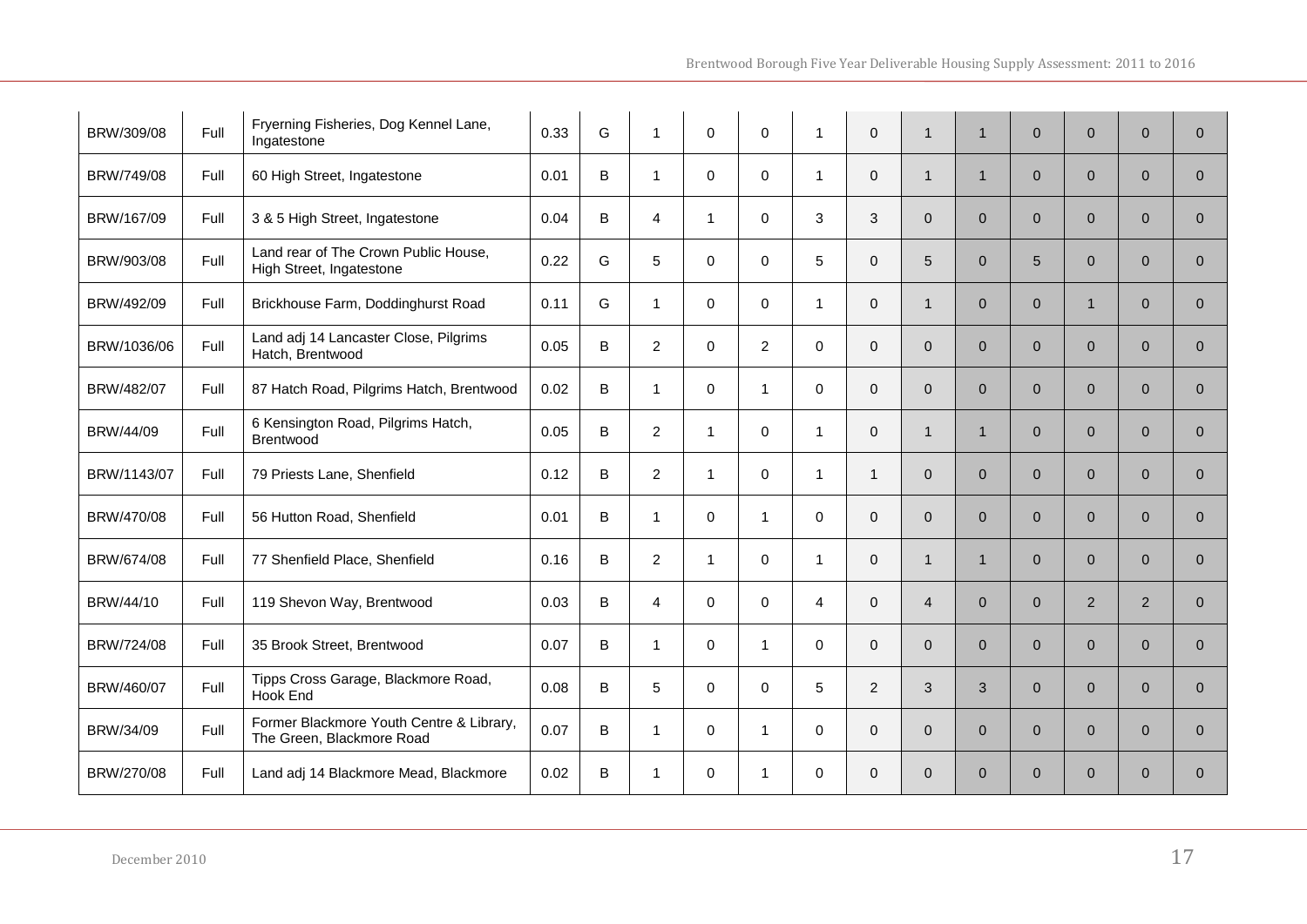| BRW/444/08 | Full    | 33 Henrys Terrace, Ongar Road, Stondon<br>Massey           | 0.03 | B | $\mathbf{1}$   | 0            | $\mathbf 0$ | $\mathbf{1}$   | $\Omega$     | $\mathbf{1}$   | $\mathbf 1$    | $\mathbf{0}$ | $\mathbf{0}$   | $\mathbf{0}$   | $\overline{0}$ |
|------------|---------|------------------------------------------------------------|------|---|----------------|--------------|-------------|----------------|--------------|----------------|----------------|--------------|----------------|----------------|----------------|
| BRW/273/08 | Full    | Lathams Timber Yard, Wrights Lane,<br><b>Wyatts Green</b>  | 0.62 | B | $\overline{1}$ | $\mathbf 0$  | $\mathbf 0$ | $\mathbf{1}$   | $\mathbf{0}$ | $\mathbf{1}$   | $\mathbf{1}$   | $\mathbf{0}$ | $\overline{0}$ | $\overline{0}$ | $\Omega$       |
| BRW/65/10  | Full    | 25 The Avenue, Ingrave                                     | 0.11 | B | 2              | 1            | $\mathbf 0$ | $\mathbf{1}$   | $\mathbf{0}$ | $\mathbf{1}$   | $\overline{0}$ | $\mathbf{0}$ | 1              | $\overline{0}$ | $\overline{0}$ |
| BRW/518/09 | Full    | Greenways, School Road, Kelvedon Hatch                     | 0.19 | B | $\overline{4}$ | 0            | $\Omega$    | $\overline{4}$ | $\Omega$     | $\overline{4}$ | $\Omega$       | $\mathbf{0}$ | $\Omega$       | $\overline{4}$ | $\Omega$       |
| BRW/795/09 | Full    | Adj 28 Stocks Lane, Kelvedon Hatch                         | 0.03 | B | $\overline{1}$ | $\Omega$     | $\Omega$    | $\mathbf{1}$   | $\Omega$     | $\mathbf{1}$   | $\Omega$       | $\Omega$     | $\mathbf{1}$   | $\Omega$       | $\Omega$       |
| BRW/238/09 | Full    | Rear of 197 Brentwood Road, Herongate,<br>Brentwood        | 0.04 | B | $\overline{1}$ | $\mathbf 0$  | $\mathbf 0$ | $\mathbf{1}$   | $\Omega$     | $\mathbf{1}$   | $\Omega$       | $\mathbf{0}$ | $\mathbf{1}$   | $\overline{0}$ | $\Omega$       |
| BRW653/09  | Full    | 1 Bournebridge Close, Hutton                               | 0.02 | B | $\mathbf{1}$   | 0            | $\Omega$    | $\mathbf{1}$   | $\Omega$     | $\mathbf{1}$   | $\Omega$       | $\mathbf{0}$ | $\mathbf{1}$   | $\overline{0}$ | $\Omega$       |
| BRW/285/09 | Full    | 552 Rayleigh Road, Hutton                                  | 0.17 | B | $\overline{1}$ | $\mathbf 0$  | $\Omega$    | $\mathbf{1}$   | $\Omega$     | $\mathbf{1}$   | $\Omega$       | $\Omega$     | $\mathbf 1$    | $\Omega$       | $\Omega$       |
| BRW/28/10  | Full    | 11 Wilkes Road, Brentwood                                  | 0.02 | B | $\overline{2}$ | $\mathbf{1}$ | $\mathbf 0$ | $\mathbf{1}$   | $\mathbf{0}$ | $\mathbf{1}$   | $\Omega$       | $\mathbf{0}$ | $\mathbf{1}$   | $\overline{0}$ | $\overline{0}$ |
| BRW/732/09 | Outline | Land adj 27 Longaford Way, Hutton Mount                    | 0.23 | В | 2              | 0            | $\mathbf 0$ | $\overline{c}$ | $\mathbf{0}$ | $\overline{2}$ | $\overline{0}$ | $\mathbf{0}$ | $\overline{2}$ | $\overline{0}$ | $\overline{0}$ |
| BRW/799/09 | Full    | Long Ridings, Roundwood Avenue,<br><b>Brentwood</b>        | 0.4  | B | 3              | $\mathbf{1}$ | $\Omega$    | $\overline{2}$ | $\mathbf{0}$ | 2              | $\Omega$       | $\Omega$     | 2              | $\overline{0}$ | $\Omega$       |
| BRW/9/10   | Full    | Garden land at 7 Albany Road, Pilgrims<br>Hatch, Brentwood | 0.02 | B | $\mathbf 1$    | $\mathbf 0$  | $\Omega$    | $\mathbf{1}$   | $\Omega$     | $\mathbf{1}$   | $\Omega$       | $\Omega$     | $\mathbf{1}$   | $\Omega$       | $\Omega$       |
| BRW/587/09 | Full    | Adj. Jacqueline House, Friars Close,<br>Shenfield          | 0.11 | B | $\overline{1}$ | $\mathbf 0$  | $\Omega$    | $\mathbf{1}$   | $\Omega$     | $\mathbf{1}$   | $\Omega$       | $\Omega$     | 1              | $\Omega$       | $\Omega$       |
| BRW/406/09 | Full    | Adj. 33 Henrys Terrace, Ongar Road,<br>Stondon Massey      | 0.04 | B | $\overline{1}$ | $\Omega$     | $\Omega$    | $\mathbf{1}$   | $\Omega$     | $\mathbf{1}$   | $\Omega$       | $\Omega$     | $\mathbf{1}$   | $\Omega$       | $\Omega$       |
| BRW/424/09 | Full    | Adj. 20 Cricketers Lane, Herongate,<br>Brentwood           | 0.03 | B | $\overline{1}$ | $\mathbf 0$  | $\mathbf 0$ | $\mathbf{1}$   | $\mathbf{0}$ | $\mathbf{1}$   | $\overline{0}$ | $\mathbf{0}$ | $\mathbf{1}$   | $\overline{0}$ | $\Omega$       |
| BRW/660/08 | Full    | Salmonds Farm, Salmonds Grove, Ingrave                     | 0.01 | G | -1             | 0            | $\Omega$    | 1              | $\Omega$     | $\mathbf{1}$   | $\Omega$       | $\mathbf{1}$ | $\Omega$       | $\Omega$       | $\Omega$       |